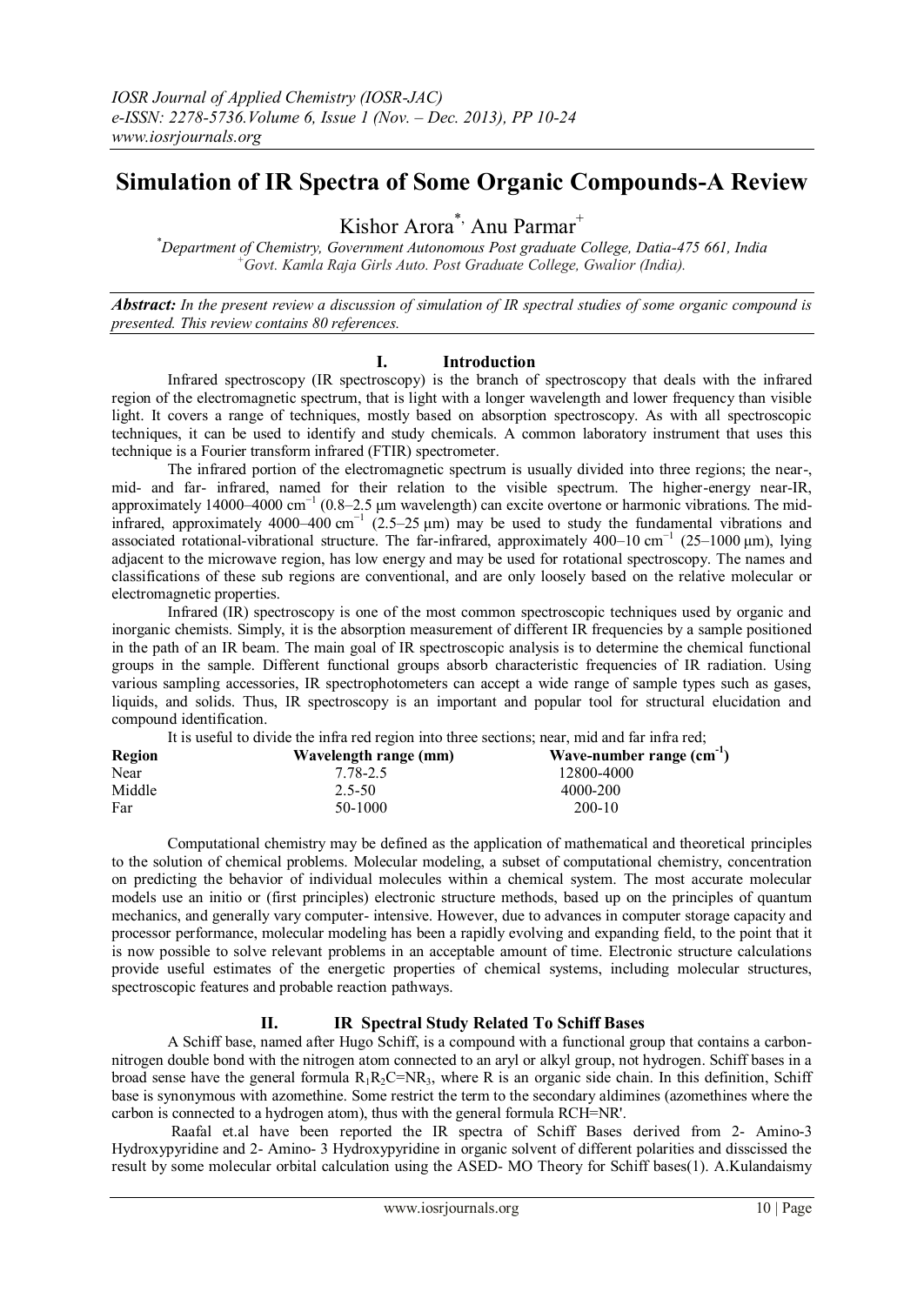et.al have been prepared low molecular weight low symmetric complex of blue copper protein and characterized by H-NMR, IR, EPR Spectral study and indicated that the ligand act as monovalent tridentate chelating agent (2). A. Nagajothi et.al have been synthesized tetra-dentate CO(II) Schiff base complexes add predict octahedral geometry for all complexes and the metal complexes have been screened for their antibacterial and antifungal activity(3). S Priyarega et.al have been Synthesized six different ruthenium(III) complexes of Schiff bases characterized by infrared, electronic, electron paramagnetic resonance spectroscopy .Spectroscopic investigation reveals coordination of Schiff base ligand through ONO/ONS donor atoms and octahedral geometry around ruthenium metal(4).

 Iran Sheikhshoaie were synthesized multifunctional Schiff base ligands :-2-{(E)-[(2 hydroxypropyl)imino]methyl}phenol L1, 3-{(E)-[(2-hydroxypropyl)imino]methyl}-2-naphthol L2, 2-[(E)- $\{(2R)-2-hydroxypropy1|imino\}$ methyl $]-4-[(E)-phenyldiazeny1]$ phenol L3,2- $[(E)-\{(2R)-2-hyqIq]$ hydroxypropyl]imino}methyl]-4-[(E)-(4-nitrophenyldiazenyl)]phenol L4 These Schiff base compounds have been characterized by C, H, N elemental analysis, FT-IR, UV-Vis, and 1H NMR spectroscopy(5).

 Beata Cristovao has been synthesized mononuclear copper(II) and nickel(II) complexes as microcrystalline powders and characterized by IR spectroscopy The magnetic susceptibility of the Cu(II) complexes changed with temperature according to the Curie–Weiss law. The magnetic moment values do not change with lowering the temperature(6). Jimmy S. Hwang have been Synthesiszed and EPR characterization of a vanadyl complex salicylaldehyde Schiff base in methylene chloride. The magnetic parameters for this system are determined from computer simulation. A good correlation is found between g| and A| of the system studied when compared with other model compounds of vanadyl complexes(7). A.S.P. Azzouz eight Schiff bases , derived for salicylaldehyde and o-methoxybenzaldehyde with aromatic amines. The presence of hydrogen bondings in imines , are identified by using UV and IR spectra. The study led to a conclusion that imines under investigation , are exist as an equilibrium mixtures of enol and keto forms in 1,2- dichloro ethane (8).

Adnan dib synthesized schiff bases derived from acetylacetone and characterized by IR,  ${}^{1}H$  NMR,  ${}^{13}C$ NMR and element analysis. Hyper Chem-6 program has been used to predict structural geometries of compounds in gas phase. The heat of formation ( $\Delta Hf^{\circ}$ ) and binding energy ( $\Delta Eb$ ) at 298 °K for the free ligand was calculated by PM3 method(9-10).

A. M. Hamil synthesized a new Schiff base 2-[2-(E)-(2-hydroxyphenyl)ethylidene]aminoethyl) ethanimidoyl]phen was via the reaction of 2-hydroxyacetophenone with ethylene-diamine and investigated by CHN elemental analyses, infrared, proton nuclear magnetic resonance, ultraviolet and mass spectroscopy(11). Salem Et. Ashoor synthesized Schiff bases complexes and characterized using elemental study IR and UV spectroscopy. Electric conductivity also did prove to be useful use for conductively of these complexes via using Ohm`s equation also optimization of these complexes were tested by using Hyper-Chem. release 7.5 for simulation the complexes were shown the total energy of them. These complexes were tested in antibacterial studies(12).

Mendu Padmaja synthesized a series of Cu(II), Ni(II), Co(II), Mn(II) and Zn(II) complex. The nature of bonding and geometry of the transition metal complexes as well as ligand L have been deduced from elemental analysis, FT-IR, UV-Vis, <sup>1</sup>HNMR, <sup>13</sup>CNMR. The biological activity of the ligand and its complex. and found that the metal chelates are more active than the free schiff base ligand(13). S. Ali Beyramabadia synthesized three N,N -dipyridoxyl Schiff bases and characterized by IR, <sup>1</sup>H NMR, mass spectrometry. The theoretical results and experimental evidence confirms suitability of the optimized geometries for the synthesized Schiff bases(14). A. Nagajothi et.al have been derived Fe(III) complexes from Schiff base ligands. The complexes were characterized by elemental analyses, molar conductance, magnetic susceptibility, IR, UV-Vis spectral data.The possible geometries of metal complex were evaluated using 3D molecular modelling picture. The metal complexes have been screened for their antibacterial and antifungal activity(15). A. Nagajothi et.al have been synthesized Tetradentate N2O2 type complexes of Co(II). The complexes were characterized by elemental analyses, molar conductance, magnetic susceptibility, IR, UV-Vis spectral data, From the spectral datas an octahedral geometry has been proposed for all the complexes and have been screened for their antibacterial and antifungal activity (16).

Muhanned Jawad, Kadhim Al-Assadi have been synthesized Schiff base ligand and their  $Ni^{2+}$  and  $Cu^{2+}$ complexes .The ligand and their complexes were identified by FTIR, UV and CHN. The electrical properties for preparing compounds were studied before and after doping with  $I_2$  (17). Bulent Dede et.al have been synthesized homo- and hetero polynuclear copper(II) complexes of N,N"-bis[1-biphenyl-2-hydroxyimino-2-(4acetylanilino)-1-ethylidene]-diamines. and characterized by different physical techniques. The free ligands were also characterized by <sup>1</sup>H- and <sup>13</sup>C-NMR spectra. Elemental analyses, stoichiometric and spectroscopic data of the metal complexes indicated that the metal:ligand ratio of dinuclear copper(II) complexes were found to be  $2$ : 1 while this ratio was 3 : 2 in trinuclear copper(II) complexes(18). N RAMAN et.al have been synthesized a new Schiff base chelates of Cu(II), Co(II), Ni(II) and Zn(II) derived from benzil-2,4-dinitrophenylhydrazone with aniline .Microanalytical data, molar conductance, and magnetic susceptibility values have been obtained, and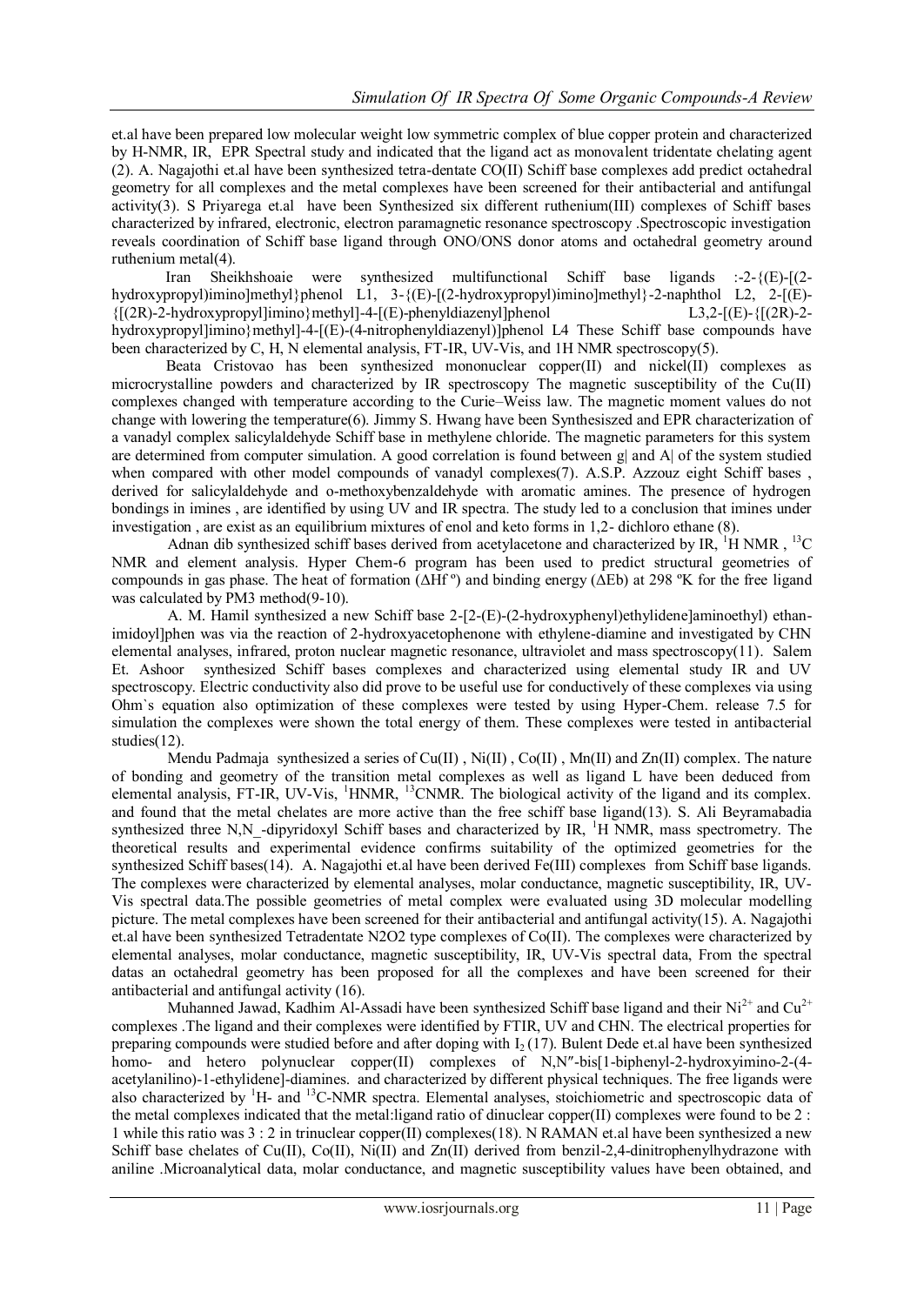IR,  ${}^{1}H$  NMR,  ${}^{13}C$  NMR, UV-Visible, and EPR spectral studies have been carried out to suggest tentative structures for the complexes (19).

H. S. SELEEM et.al have been synthesized three Schiff-base hydrazones (ONN – donors). The structures of these ligands were elucidated by elemental analysis, UV, IR,  ${}^{1}$ H-NMR and mass spectra(20). V. K. SHARMA, have been prepared a series of octahedral Ru(III), Rh(III) and Ir(III) complexes with tetradentate Schiff bases derived by condensing isatin with 1,2-diaminoethane, 1,3-diaminopropane, 1,4-diaminobutane, 1,2 diaminobenzene and 1,3-diaminobenzene. The IR spectral data revealed that all the Schiff bases behave as tetradentate and are co-ordinated to Ru(III), Rh(III) and Ir(III) via nitrogen and oxygen. Antifungal studies of the ligands as well as their complexes were carried out by the agar plate method(21).

Suman Malik et.al have been synthesized a Schiff base of 5-acetamido-1,3,4-thiadiazole--2 sulphonamide, Using a bidentate ligand, complexes of transition metals having the general formula ML2,where  $M = Mn(I)$ , Fe(II), Ni(II) and Cu(II), were synthesized. The complexes were characterized by elemental analysis, molar conductivity, magnetic moment, electronic, ESR and IR spectroscopy revealed an octahedral geometry for all the complexes(22). K. Mounika, et.al have been synthesized Metal complexes of the Schiff base from nitrate/chloride salts of Ni(II), Co(II), Cu(II) and Zn(II) in an alcoholic medium. The chemical structures of the Schiff-base ligand and its metal complexes were confirmed by various spectroscopic studies like IR, UV-Visible, <sup>1</sup>H NMR, and suggested ligand acts as neutral and tridentate. The free Schiff base and its complexes have been tested for their antibacterial as well as antifungal activity(23).

K. Krishnankutty et.al have been synthesized two new Schiff bases containing olefinic linkages by condensing ortho-substituted aromatic amines with dicinnamoylmethane under specified conditions. The existence of these compounds predominantly in the intramolecularly hydrogen bonded keto-enamine form has been well demonstrated from their IR,  ${}^{1}$ H NMR and mass spectral data(24). Nabil M. El-Halabi was prepared Schiff base by condensation reaction of salicylaldehyde with 4-amino-2-(4-chlorophenyl)-5-methyl-2H-1,2,3,6 oxatriazine 3 in refluxing ethanol. Square planar complexes of Ni(II), Pd(II) and Cu(II) 6a-c of Schiff base were obtained from their reaction with  $M(OAc)_2$  in a 2:1 mol ratio in refluxing ethanol for 4 hours. The new compounds were characterized by elemental analysis, IR,  $^1$ H NMR,  $^{13}$ C NMR spectra(25).

 Abdalla M. Khedr were derived New mono- and binuclear copper(II) complexes with Schiff bases from the condensation of 2-amino-5-substituted-aryl-1,3,4-thiadiazole with substituted aryl aldehydes The conductivity data of the complexes confirmed their non-electrolytic nature. An octahedral,square planer & pyramidal square planer geometry was suggested for complex. The 3D molecular modeling of a representative complex was carried out on a CS Chem 3-D Ultra Molecular Modeling and Analysis Program (26). Muneerah M. Al-Mogren was prepared novel dioxocyclodiphosph(V)azane of o-aminopyridine and their coordinating behavior towards the transition metal ion Cu(II) was studied (27).

 K. Krishnankutty et.al have been yield a new series of polydentate Schiff base ligands. In the metal complexes of the Schiff base of p-phenylenediamine, the intramolecularly hydrogen bonded hydrazone protons are replaced by the metal ions(28). Aurel PUI, deals with the synthesis and characterization of some complex compounds of uranium (VI) with different symmetrical Schiff bases The obtained results suggest the fact that the coordination number of uranium (VI) in these complexes is 7. The formation of the U(VI) complexes with such Schiff bases opens new ways for the extraction of uranium from ores or different solutions in order to use it as nuclear fuel(29). Thavuduraj Kavitha1,et.al have been Synthesized and characterized Neutral tetradentate N<sub>2</sub>O<sub>2</sub> complexes of Cu(II), Ni(II), Co(II), Zn(II) and VO(II). The IR, UV-Visible., magnetic susceptibility measurements and EPR spectral data of the complexes suggest that all the complexes are square planar geometry around the central metal ion except VO(II) complex which has square pyramidal geometry (30). K. P. Srivastava et.al developed Schiff bases as new ligands using condensation of 2-aminonicotinic acid with salicyldehyde, 5-nitrosalicyldehyde, 5-bromosalicyldehyde and 5-methoxysalicyldehyde All the Schiff bases were tridentate (NNO donor) ligands that were used for complexation with  $CO^{2+}$ , Ni<sup>2+</sup> and Zn<sup>2+</sup> ions their metal complexes were characterized by analytical and spectral methods (31). Zeynep Munteha Sahin et.al successfully synthesized two-armed poly(-caprolactone) (TAPCL) polymers via the ring opening Polymerization. The synthesized TAPCL polymers were characterized by GPC, FTIR, UV–visible, and electron paramagnetic resonance (EPR) (32).

Rishipal Singh et.al have been Synthesized a schiff base from the condensation of coumarin derivative and α-amino acids. The prepared Schiff base react with La(III) ,Ce (III) and Pr (III) nitrate to give the complexes with steoichiometric ratio (1:1) .The complexes have been characterized by elemental analysis, molar conductance, electronic , IR and NMR spectral techniques ,Which indicates ligand show tridentate nature on coordination with metal ions (33). Islam A Patel & Bharat T Thakar have been prepared Mn(III) Schiff bases complexes and studied their physic-chemical properties. They behave as monoelectrolyte in solution,indicating non coordinating nature of anion.On the basis of analytical and physical data tetragonally distorted octahedral structure is suggested for all complexes (34). Averi Goha et.al have been synthesized and characterized Schiff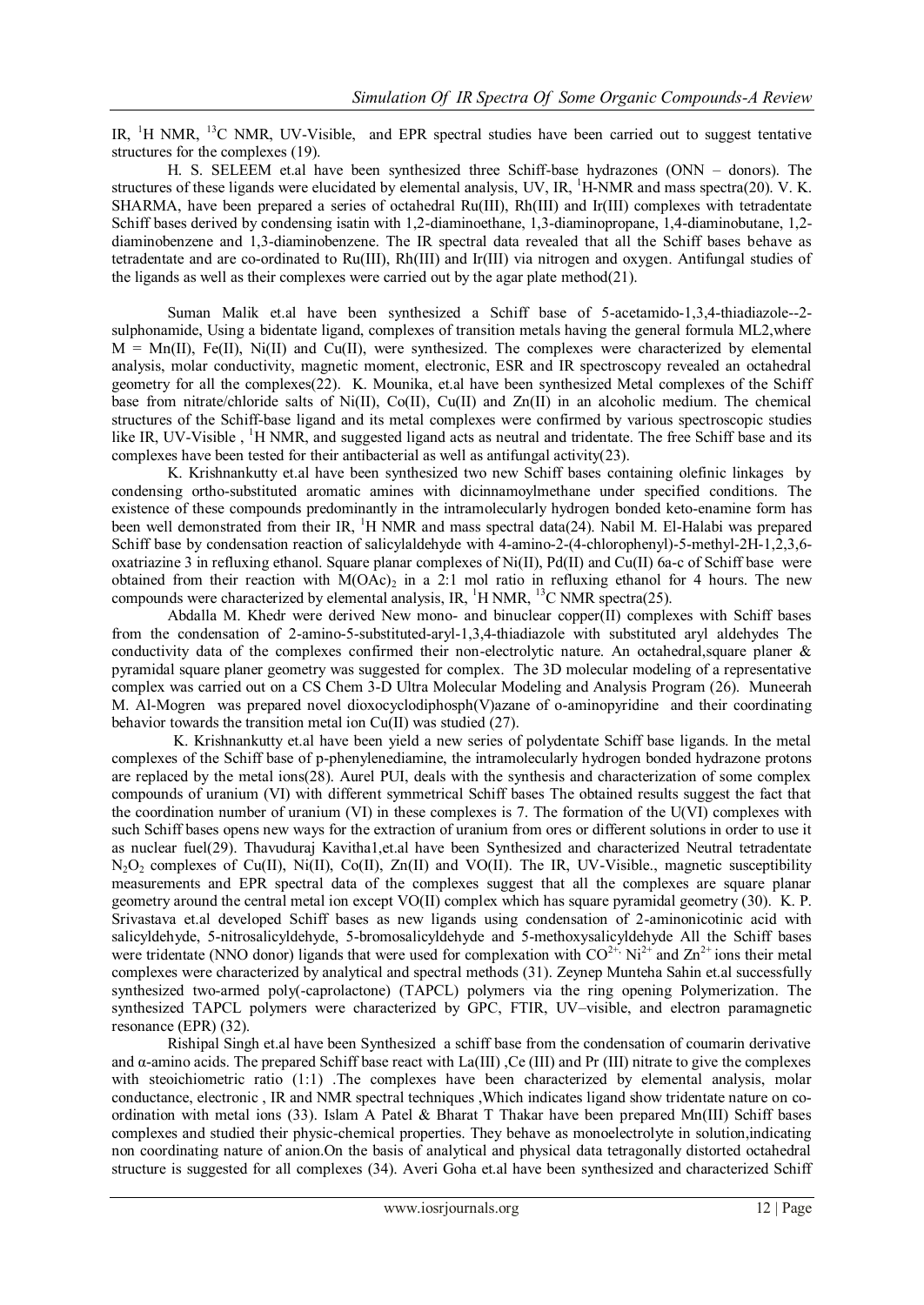base complexes of Zn(II) & Cd(II).Electronic and Photoluminescence spectral property of complex as well as the free ligand have been investigated and DFT study has been perform to rationalize the spectral behaviour (35).

Taghreed H. Al-Noor, synthesized and characterized the tridentate Schiff base containing (N and O) as donor atoms type (ONO). Products were found to be solid crystalline complexes. The magnetic moment coupled with the electronic spectra suggested an octahedral geometry for all the complexes (36). Najia A. El-hassy1 et.al have been synthesized Schiff base of salicylaldehyde and 2-aminobenzothiazol and its chelates with TiO(IV), Cr(III) and Fe(III) ions were investigated by IR spectroscopy. On basis of these studies, it is proposed that the geometry of the chelates is an octahedral (37). Didarul A. et.al have been prepared Several new dioxouranium(VI) complexes of Schiff bases and characterized on the basis of their elemental analyses, IR and electronic absorption spectra.The results suggest that each Schiff base is a bivalent anion with tridentate ONS donors from the phenolic oxygen, azomethine nitrogen and thiophenolic sulfur. and a six-coordinate dimeric structure has been proposed for the complexes(38).

 Guo-Bi Li et.al have been performed Efficient synthesis and characterization of the low dimensional heteronuclear complexes with a N<sub>2</sub>O<sub>2</sub>-donor Schiff base ligand (39). P Viswanathamurthi et.al have been synthesized Ru(II) complexes containing bidentate Schiff bases and triphenylphosphine or triphenylarsine The products were characterized by analytical, IR, electronic and <sup>1</sup>H-NMR spectral studies and proposed an octahedral geometry (40). Ahmad Fauzi Abu Bakar et.al have been synthesized two ligands and eight complexes by reacting 1,8-diaminonapthelene with aldehyde/ketone derivatives in 1:2 ratio for ligand formation and 1:1 ratio for complex formations. The compounds are characterized through CH IR spectroscopy,  ${}^{1}$ H NMR spectroscopy, melting point and magnetic susceptibility determination. The neurotoxicity of compounds is evaluated using neuroblastoma SH-SY5Y cell lines and it was indicate the cells were non-toxic either for ligands and complexes after 24 hours exposure (41).

Dije I. Dehari, et.al have been synthesized new complexes of nickel(II) in the reaction mixture of nickel(II) acetate, ethanolamine and 5-X salicylaldehyde (X= Br, Cl). Diaquabis(2-hydroxyethylimino)methyl)- 4-bromophenolato)nickel(II) and Diaquabis(2-hydroxyethylimino)methyl)-4-chlorophenolato)-nickel(II) were characterized by IR spectroscopy. Elemental analysis and mass spectrometry data of the complexes suggests the stoichiometry is 1:2 (metal-ligand) (42). Shanmugavel Sujarania et.al have been prepared a new series of biocompatible compounds by Schiff base condensation reaction. The solid derivatives have been isolated and characterized by using IR, NMR and UV-Visible spectral techniques. The primary reason behind the effort for their utility in biomedicine and therapy is their unique plasmonic properties and easy surface chemistry for a variety of functionalizations (43). Ti Feng Jiao et.al have been prepared the chitosan-based Schiff base copper (II) complexes through the reaction of relative Schiff bases with copper acetate. FTIR analysis indicated that Schiff base and coordination reaction take place in Schiff base skeleton. and chitosan-based Schiff base derivatives can be altered by modifying the molecular structures of objective compounds with proper substituent groups (44).

TAO WU,et.al were asymmetrically synthesized Novel copper(II) coordination compounds with chiral macrocyclic imine ligands derived from R-/S-camphor and characterized with the aid of chiroptical spectroscopies. The complex formation was evidenced by spectral shifts of the characteristic bands in the CD and VCD spectra (45). Carlos Kubli-Garfias perform an analysis of the photo-isomerization of the protonated Schiff base of retinal from 11-cis to 11-trans rotating the  $C_{10}-C_{11}=C_{12}-C_{13}$  dihedral angle from  $0^{\circ}$  (cis) to -180° (trans). and find that the retinal molecule shows the lowest rotational barrier (0.22 eV) when its charge state is zero as compared to the barrier for the protonated molecule which is ∼0.89 eV (46). Selen Bilge et.al have been studied the UV-vis spectra of the Schiff bases in organic solvents of different polarity, acidic and basic media and found useful in understanding of tautomeric equilibria. The molecular structure of these compound has been determined crystallographically, and observed that the compound is in the form of phenol-imine, defined by the strong intramolecular hydrogen bonds (47). Emadeddin Tajkhorshid et.al were studied the planarity of the polyene chain of the retinal chromophore in bacteriorhodopsin is using molecular dynamics simulation techniques and applying different force-field parameters and starting crystal structures (48).

S. Arunachalam et.al have been synthesized stable Ru(II) carbonyl complexes The new complexes were characterized by elemental analysis, Mass spectra, IR, UV-Vis and  ${}^{1}H$ ,  ${}^{13}C$  and  ${}^{31}P$  -NMR spectral data. The redox property of the complexes were studied by cyclic voltammetric technique. An octahedral geometry has been assigned tentatively for all the complexes These complexes were also subjected to study their biocidal activity. DNA (Herring Sperm) binding behaviour of the complex has been studied by electronic spectra, cyclic voltammetric, differential pulse voltametric, circular dichorism and gel electrophoresis technique (49).

Singh Rajeev has been subjected S-2-picolyl-β-N-(2-acetylpyrrole) dithiocarbazate Schiff base to theoretical studies by using Semi-empirical AM1 and PM3 quantum chemical methods. The molecular geometry, vibration frequencies, HOMO-LUMO energy gap, molecular hardness (η), ionization energy (IE),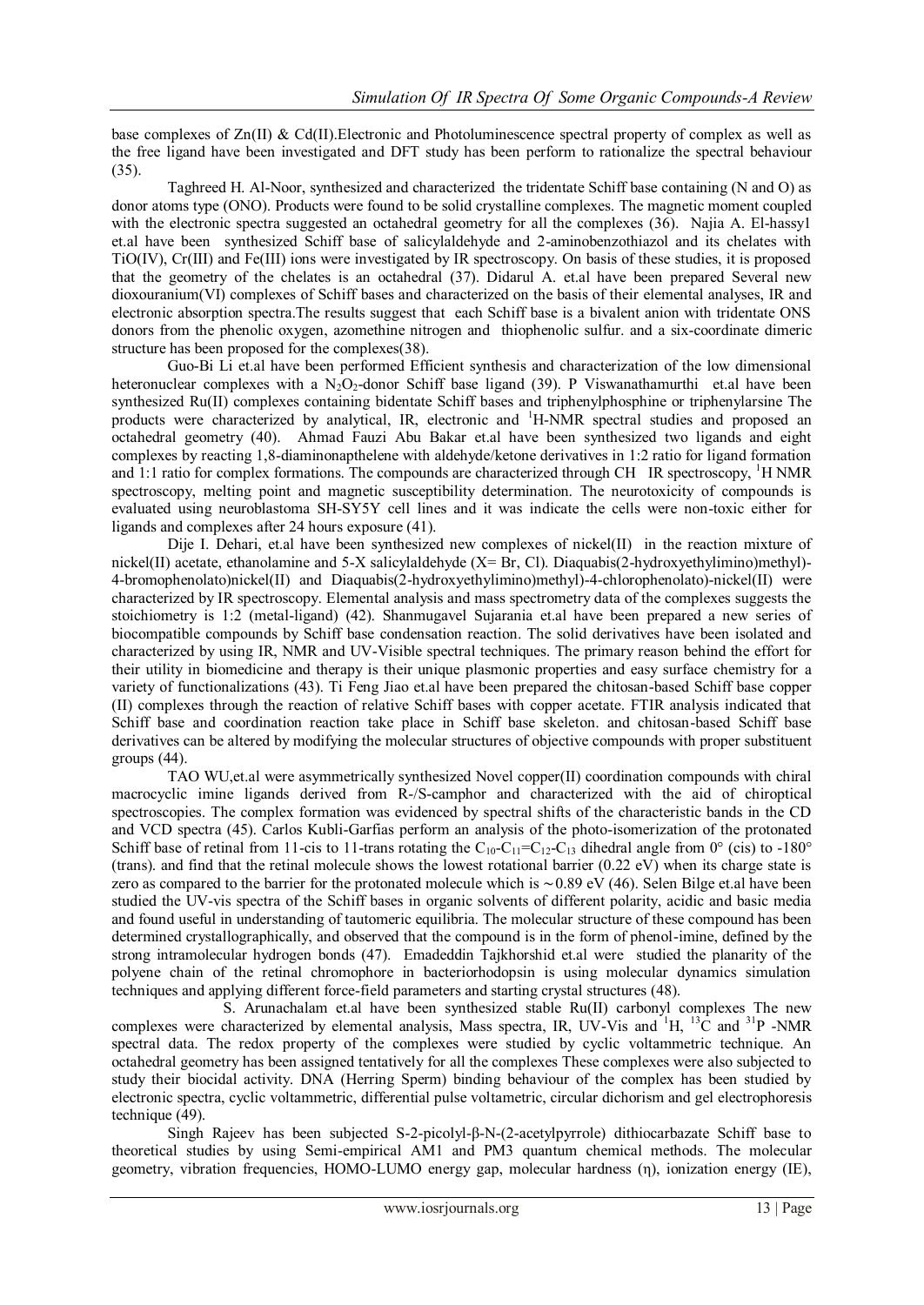electron affinity (EA), total energy and dipole moment were analyzed. A good correlation has been observed between experimental and calculated values for vibration modes (50).

The optimized structural parameters (bond lengths and bond angles) of S-2-picolyl-β-N-(2 acetylpyrrole) dithiocarbazate have been obtained by semi empirical AM1 and PM3 methods shown in fig.1. Comparison for the calculated bond lengths and angles for the S-benzyldithiocarbazate with those of experimentally available x-ray8 diffraction data are listed in the table 1& 2 respectively. The calculated bond lengths are in good agreement with experimental values. For bond length, the correlation coefficient obtained for AM1 and PM3 are 0.958 and 0.966 respectively. It is evident that PM3 method gives most satisfactory correlation (CC=0.966) between experimental and calculated bond lengths. In the case of bond angle, correlation coefficients are 0.506 and 0.474 for AM1 and PM3 methods respectively. For bond angles none of the methods produce excellent correlation but out the two methods AM1 method gives slightly better results than PM3 methods (correlation coefficients, cc=0.506). The graph between experimental versus calculated bond length and bond angle are given in figure-2 and 3 respectively. Calculated and experimental Fundamental vibration frequency of S-2-picolyl-β-N-(2-acetylpyrrole) dithiocarbazate have been obtained by semi empirical AM1 and PM3 methods are listed in table 3.

Kishor Arora et.al examined the vibration modes of the 2N-(3,4,5-Trimethoxy benzalidine) amino pyridine (TMBAPy)\* , 2N-(4- hydroxy-3-methoxy benzalidene) amino pyridine (HMBAPy)\* and 2N-(4-chloro benzalidine) amino pyridine(p-ClBAPy)\* experimentally and theoretically using the Semi-empirical AM1 and PM3 computational methods are listed in table-4, 5 and 6 respectively..The graph between experimental versus calculated fundamental vibration frequency of title compounds(listed above \*) are represented in fig. 4, 5, 6. PM3 method provides most satisfactory correlations between experimental and calculated fundamental vibration  $modes.(51)$ 

#### **III. IR Spectral Study Related To Pyrazolones**

Pyrazolone, a five-membered-ring [lactam,](http://en.wikipedia.org/wiki/Lactam) is a derivative of [pyrazole](http://en.wikipedia.org/wiki/Pyrazole) that has an additional [keto](http://en.wikipedia.org/wiki/Keto) (=O) group. It has a molecular formula of  $C_3H_4N_2O$ .

Jianping Hu synthesized five novel pyrazolone derivatives containing a furoyl group and characterized by elemental analysis, IR, <sup>1</sup>H NMR spectra. Photo-isomerization properties have been studied by UV–vis and fluorescence spectra. Based on theoretical calculation and crystal structural analysis, the compounds undergo photoisomerization from the enol form to the keto form(52). Alok K. Pareek et.al have been synthesized N1-(2, 5-dichloro benzoyl)-3-methyl-4-(substituted phenyl hydrazono)-5-pyrazolone derivatives. The structural assignment are based on their melting point, colour, elemental analysis, spectral data (IR) and chemical properties (53).

Angela Antochi synthesized 1-[2'-(theophyllin-7-yl)sulfonyl-4-chlor-phenoxyacetyl]-3-methyl -5 pyrazolone starting from 4-chlor-2-(theophyllin-7'-yl)sulfonyl-phenoxyacetyl hydrazide. To establish the reaction conditions it was used a planned factorial experiment of 2nd order (54).

Kishor Arora and Veena Nathani were performed Quantitative Structure Activity Relationship (QSAR) studies on selected pyrazolone compounds as antimicrobial agent. The compounds has been established on the basis of analytical methods and advanced spectroscopic techniques. Three compounds viz. 4-Amino antipyrine thiosemicarbazone (C-8), 1-(2-Chloro-5-sulfophenyl)-3-methyl-5-pyrazolone (C-9) and 1-(4- Sulfoamido phenyl)-3-methyl-5-pyrazolone (C-10) recorded significant antifungal activity against Macrophomina phaseolina (55).

Krishna Naik synthesized a series of new {4-[3-Methyl-5-oxo-4-(4|-substituted phenyl hydrazono)- 4,5-dihydro-pyrazol-1-yl]-phenoxy}-acetic acid (2-oxo-1-piperidine-1- -ylmethyl-1,2-dihydro–indol-3-ylidene) hydrazides by the Mannich reaction  $\&$  were characterized by elemental analysis, IR,  ${}^{1}$ H NMR and mass spectral data. Electrochemical behavior of these compounds were studied by two techniques namely polarography and cyclic voltammetry (56).

N. P. Moorjani were synthesized a series of tridentate pyrazolone-based Schiff bases by the interaction of 4-acyl/aroyl pyrazolones with 2-Amino Phenol in an ethanolic medium. All of these ligands were characterized on the basis of elemental analysis, infrared (IR) and <sup>1</sup>H-NMR data.Copper Schiff-base complexes  $[Cu<sub>2</sub>]<sub>2</sub>$  have been prepared by the interaction of the aqueous solution of copper acetate monohydrate with hot ethanolic solution of the appropriate ligand. The resulting complexes have been characterized by elemental analysis, IR and electronic spectral studies. Suitable square planar structure is proposed for these complexes.(57)

Rajeev Verma et.al synthesized a series of 4-arylidene-3-methyl-1-phenyl-5-pyrazolone derivative by reacting various substituted aromatic aldehydes with 3-methyl-1-phenyl-5-pyrazolone through Knoevenagel condensation by conventional as well as by exposure to microwave irradiations. Structures of all new synthesized compounds were characterized on the basis of spectral data (58) . Kishor Arora and veena nathani were evaluated some novel synthetic pyrazolone compounds for their in-vitro antimicrobial activity viz. antifungal activity against Gibberella fujikuroi. The compounds were characterized by elemental and spectral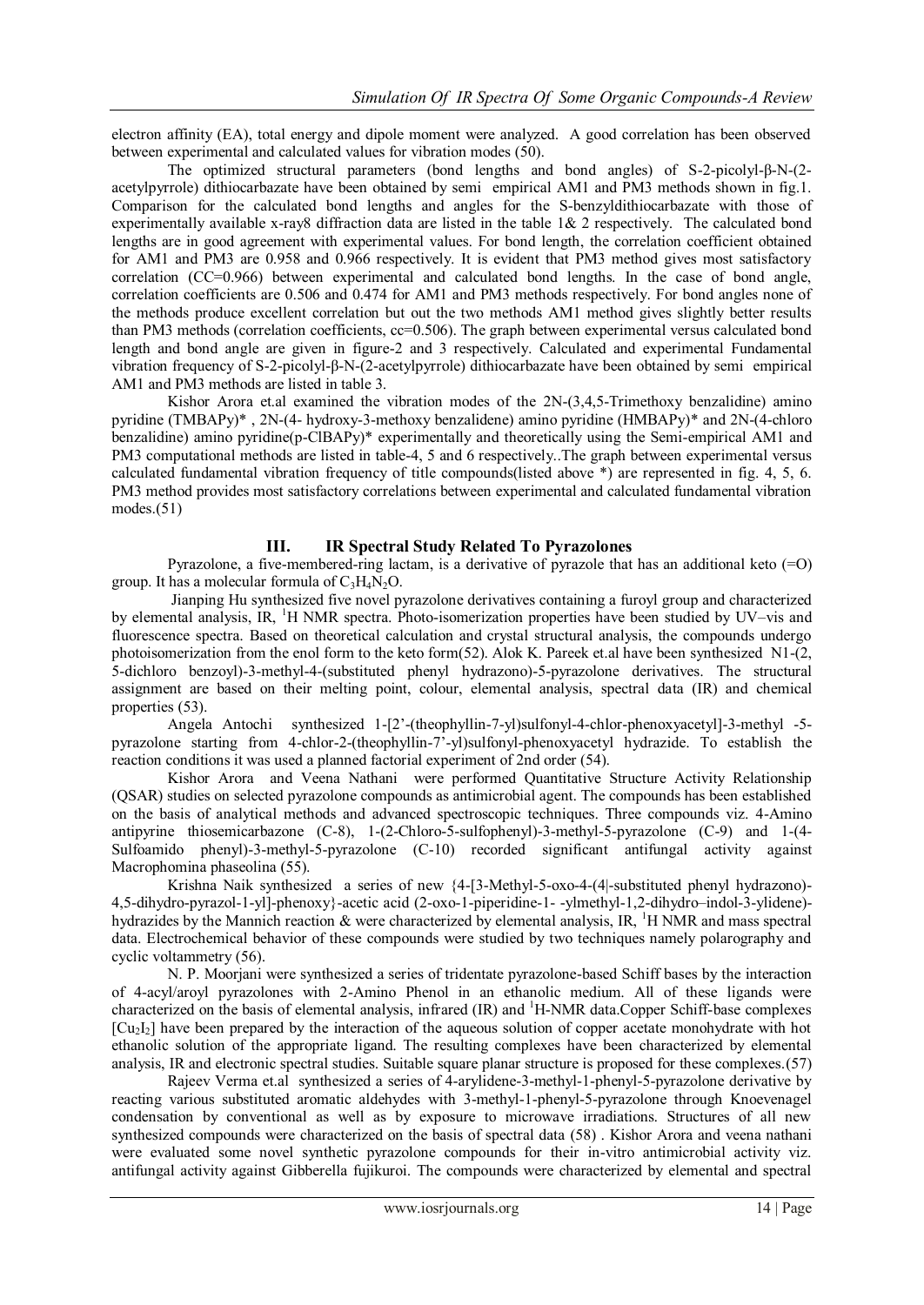analysis. Quantitative Structure Activity Relationship (QSAR) studies were applied to find correlation between different calculated molecular descriptors of the synthesized compounds and biological activity(59).

Subrata Kumar Dey presented the synthesis, structure, and physical properties of a series of mononuclear complexes viz.  $[Cu(L)_2]$ ,  $[CuL_2(CH_3O)_2]$  and  $[Zn(L)_2]$  (where  $L = 1$ -Phenyl-3-methyl-4-benzoyl-5-pyrazolone (PMBP). The complexes were characterized by elemental analysis, IR and electronic spectroscopy, magnetic measurements at room temperature and thermogravimetric analysis. The structures of all the three complexes were determined by single crystal X-ray diffraction studies(60) WANG Jun Hua et.al were synthesized three new photoisomeric compounds: 1,3-diphenyl-4-benzal-5-pyrazolone 4 methylthiosemicarbazone (DPBP-MTSC), 1,3-diphenyl-4-(4′-methylbenzal)-5-pyrazolone 4 methylthiosemicarbazone (DP4MBP- MTSC), and 1,3-diphenyl-4-(4′-bromobenzal)-5-pyrazolone 4 methylthiosemicarbazone (DP4BrBP-MTSC) by direct condensation of pyrazolones and 4 methylthiosemicarbazone. Their structures were confirmed using <sup>1</sup>H NMR, IR, elemental analyses, and X-ray crystallographic analyses(61).

Mustafa Sacmaci et.al giving the proponohydrazide derivatives 4-(4-Methoxybenzoyl)-5-(4 methoxyphenyl)-2,3-furandione reacted with N-aryl substituted phenylhydrazone via the p,p' dimethoxydibenzoylketene intermediate. In addition, compounds of these were converted into corresponding pyrazolone derivatives by the reactions of hydrolysis in acidic solution. The structures of these new synthesized compounds were determined by  ${}^{13}$ C NMR,  ${}^{1}$ H NMR and IR spectroscopic data and elemental analysis(62). Venelin Enchev calculated the heats of formation, dipole moments, polarizabilities and ionization potentials of 96 compounds, eight theoretically possible tautomeric forms of N-unsubstituted pyrazolones (hydroxypyrazoles) and 11 of their C-substituted derivatives, by means of the MNDO method, with and without configuration interaction (CI). The MNDO+ CI results for the relative stabilities are in agreement with the available experimental data(63). Sergio Zamorano et.al described the synthesis of complexes from copper (II) and vanadyl (VO<sup>2+</sup>) with pyrazolone ligands Pir-C<sub>6</sub>, Pir-C<sub>8</sub> and Pir-C<sub>12</sub>. The EPR spectra of this compounds are interpreted and the physical and spectroscopic measurements were made(64).

Hui Chai et.al have been synthesized a new photochromic compound 1,3-diphenyl-4-(4\_-fluro)benzal-5-pyrazolone-4-ethyl thiosemicarbazone. The product was characterized by elemental analysis, IR and <sup>1</sup>H NMR spectra. The photochromic properties of the compound were studied using time-dependent fluorescence emission spectra(65). Lang Liu et.al have been synthesized a new organic photochromic compound containing pyrazolone-ring photochromic functional unit: 1-phenyl-3-methyl-4-benzoylpyrazole-5-one methyl thioesmicarbazone (1A), and some analogous non-photochromic derivatives and characterized by elemental analyses, MS, IR spectra, <sup>1</sup>H NMR spectra(66). Bang-hua Peng et.al performed analysis of the time-dependent UV–vis reflection spectra of the compound 1-phenyl-3-methyl-4-(4-methylbenzal)-5-pyrazolone 4 ethylthiosemicarbazone (PM4MBP-ETSC) undergoes a solid-state photochromism. The reaction rate constant was studied by the first-order kinetics curves. X-ray single crystal structural analysis shows that the pyrazolonering stabilizes in the keto form(67).

Alok K. Pareek et.al were synthesized some of the pyrazolones and pyrazoles bearing different functional groups, substituted pyrazolones by the condensation reaction of newly synthesized substituted thiosemicarbazide with substituted ethyl aceto hydrazone in the presence of glacial acetic acid as a catalyst The constitution of the newly synthesized substituted pyrazolones and substituted pyrazoles are characterized by their physical properties, elemental analysis, spectral studies like IR (68). Shilpi Gupta et.al synthesized some novel pyrazolinones by the condensation of aryl hydrazones of ethyl aceto acetate with N-(2-chloro-4-nitro) phenyl malonamic acid hydrazide by conventional as well as microwave induced synthesis. All the compounds were characterized on the basis of I.R. spectra and elemental analysis(69). Lang Liu and Dianzeng Jia have been prepared 1-Phenyl-3-methyl-4-benzoylpyrazole-5-one semicarbazone and its complexes have been prepared and characterized on the basis of elemental analyses, IR spectra, <sup>1</sup>H NMR spectra, mass spectra, molar conductivity, thermal analyses and X-ray powder diffraction(70).

Bharat Kumar et.al have been deals with the synthesis of some bromo-benzothiazolopyrazolines from substituted pyrazolines. The synthesized bromo benzothiazolopyrazolines were characterized by elemental analyses, IR, NMR and mass spectra. The fragmentation pattern of one of the compound has also been suggested(71). Abdullah M. Asiri et.al have been prepared new chromophores of the Donor-conjugated-acceptor types containing 4-N,N-dimethylaminobenzene as the donor-conjugated group with different types of acceptors. The electronic spectra were investigated in ethanol and acetonitrile to assess the effect of solvatochromic properties of these new dyes. The relative strength of the acceptor in producing large bathochromic shift was illustrated. Tricyanovinyl is the best acceptor used in this study to produce a larger bathochromic shift of the visible absorption, where as the least acceptor used is diethyl malonate (72). Bang-hua Peng studied the crystal structure of the compound 1-phenyl-3-methyl-4-benzal-5-pyrazolone 4-ethyl thiosemicarbazone (PMBP-ETSC), as determined by X-ray analysis, shows that the pyrazolone moiety stabilizes in the keto form and the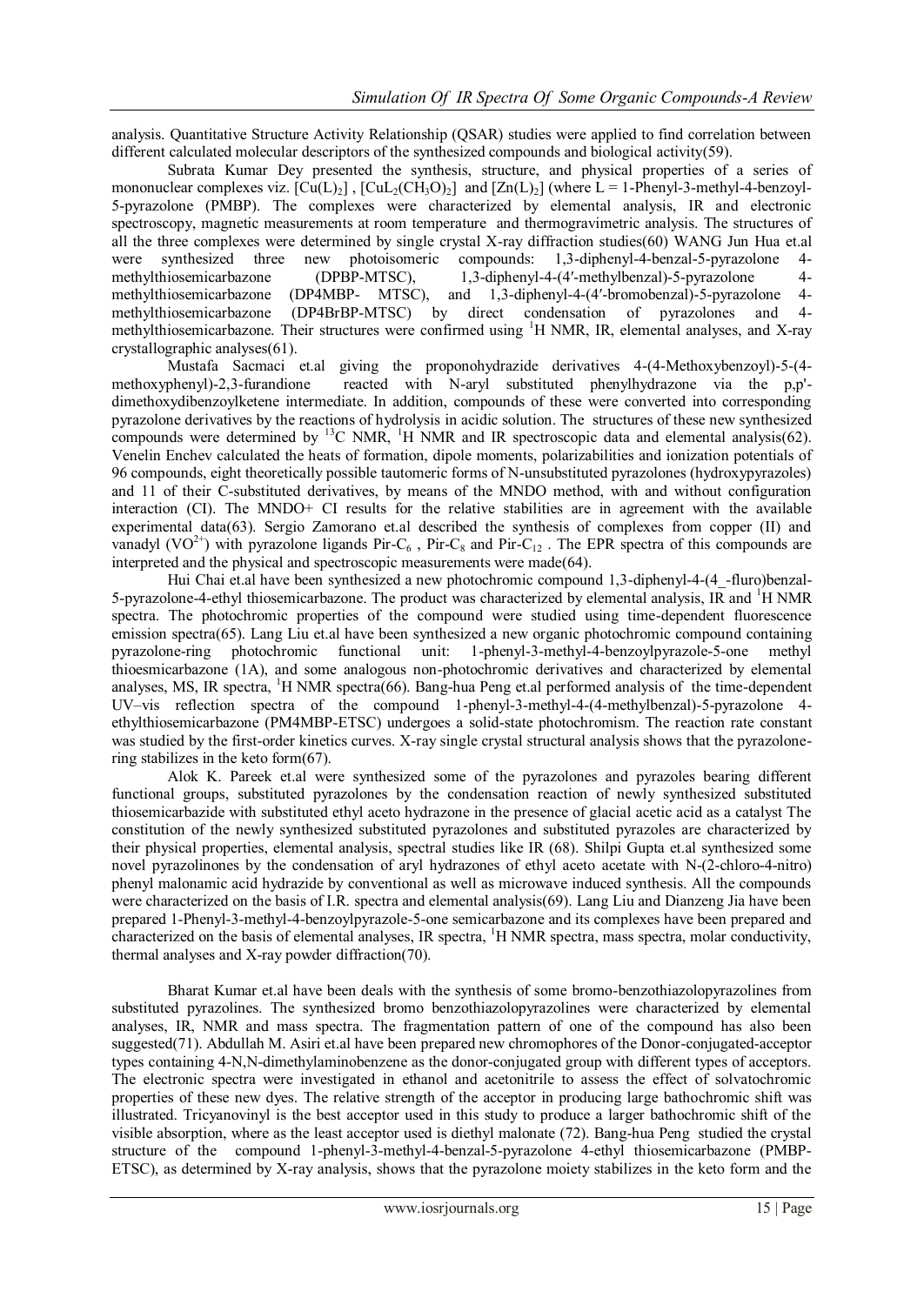molecule is found to be in three dimensional arrangement in the unit cell linked by intermolecular hydrogen bonds. The important bands in IR spectra, as well as the main signals of the  ${}^{1}$ H NMR spectra are assigned (73).

Juanjuan Lu. Et.al studied fluorescence properties of four 4-acyl pyrazolone derivatives N-(1,3-4-propylene-5-pyrazolone)-salicylidene hydrazone (1), 1,3-diphenyl-4-ethylene-5-pyrazolone)diphenyl-4-propylene-5-pyrazolone)-salicylidene hydrazone (1),1,3-diphenyl-4-ethylene-5-pyrazolone) salicylidene hydrazone (2), 1,3-diphenyl-4-benzylidene-5-pyrazolone)-salicylidenehydrazone(3) 1,3-diphenyl-4 phenylethylene-5-pyrazolone)-salicylidene hydrazone (4), and their Zn (II) complex were studied at room temperature. It was revealed that these compounds show different fluorescence properties both in the solid state and in solution. Density functional theory (DFT) calculations on ligands 1–4 were also performed to further understand their emission properties(74). P.Nagarjuna Reddy et.al synthesized Novel mannich bases N-(2- ((R) -1- ((Z) -2- (1-((4-methyl piperazin-1-yl) methyl) -2-oxoindolin-3-ylidene) hydrazinyl) -1-oxopropan -2 ylamino) -2-oxoethyl) -4-(5–oxo –4-(2-phenyl hydrazono) -3-(trifluoromethyl) -4, 5-dihydro -1H –pyrazol -1 yl) benzamide. The structure of these newly synthesized compounds were characterized by <sup>1</sup>HNMR, Mass, IR  $\&$ Elemental analysis (75).

Rahat Khan et.al synthesized derivatives of 5-methyl-2,4-dihydro-pyrazol-3-one , 5-methyl-2-phenyl-2,4-dihydro-pyrazol-3-one and 2-(2,4-dinitro-phenyl)-5-methyl-2,4-dihydro-pyrazol-3-one & have been brominated in various ways. The above compound were synthesized by condensation reaction between the ethylacetoacetate and hydrazine derivatives. All the products have been characterized by extensive use of IR,  $1\text{H-NMR}$ ,  $13\text{C-NMR}$  and Mass spectral analysis(76). D. Ravi Sankar Reddy et.al have been synthesized 2-amino benzothiazoles from 3-chloro-4-fluoro aniline and further condensed with 3-methyl-1-phenyl-5-Pyrazolone to yield the corresponding Schiff's base. The Schiff's base was cyclised with chloroacetyl choride in triethylamine to yield 2-azetidinones. The formed 2-azetidinones were further condensed with different primary and secondary amines. The synthesized compounds were confirmed by spectral analysis such as IR, <sup>1</sup>H-NMR, Mass and were screened for Anti-inflammatory, Anti-diabetic, Anti-oxidant and Anti-microbial activity(77). Ram K. Agarwal describe the isolation of some lanthanide(III) chlorides coordination compounds with 4[(furan-2 ylmethylene)amino]-1,5-dimethyl-2-phenyl pyrazol-3-one (FDPPO) and isonicotinic acid(3,4,5 trimethoxybenzylidene)hydrazide All the isolated compounds were characterized through various physicochemical studies(78). Salem Ahmed Basaif Studied heating of 3-methyl-1-(pyrid-2-yl / 4-chlorophenyl)-2 pyrazolin-5-ones (1) and some aromatic aldehydes at  $150 - 160^{\circ}$  C affords the corresponding 4-arylidene-2pyrazolin-5-ones (2) as colored products with high yields. These new products were characterized by UVvisible, FT-IR and  ${}^{1}$ H NMR spectroscopic techniques and elemental analysis (79).

Kishor Arora et.al have been studied the vibration modes of some pyrazolone compounds ,experimentally and theoretically using Semi-empirical AM1 and PM3 methods. Apart from giving the comparison of the significant part of the spectra, the statistical correlation was also calculated for the theoretical spectra and methods to establish the use of these methods as alternative and supportive tool in analytical chemistry. Vibration modes for the compounds under study show a perfect correlation between theoretically and experimentally observed values(80).

In this paper they wish to report the vibration modes analysis of some selected pyrazolone compounds using AM1 and PM3 methods and their comparison with their real spectra. Compounds taken for the studies here are (i) Methyl phenyl – 5- pyrazolone (MPP); (ii) Antipyrine (Antipy); (iii) 4- Amino antipyrine (4-Amantipy); (iv) Amino pyrine (Ampy) and (v) 4- Nitrosoantipyrine ( 4-Nitantipy).

**Computational details:-** The AM1 and PM3 methods in MOPAC package were used to calculate the bond lengths, bond angles, heat of formations, core-core repulsion energies, ionization potentials etc.. The calculations for vibration modes of the pyrazolone compounds under study were also done using same package. Structures of the compounds were drawn on the PCMODEL package of Serena software and then were optimized which were then used as input to MOPAC . All these calculations were done on the Pentium – III machine with configuration: P-III/866Mhz/20GB/52X/SCROLL MOUSE/ 56 KBPS.

The computed heat of formation, total energy, electronic energy, core-core repulsion energy, ionization potential and other computed results are of theoretical interest. The computed vibration modes along with their experimental values are given in the tables  $7 \& 8$ . It has also been tried to match the computed spectral peaks with their experimental values.

Correlation coefficient between computed and experimental vibration modes for the different pyrazolone compounds under study using AM1 and PM3 methods respectively are computed and are given here:

**(i) Methyl phenyl – 5- pyrazolone (MPP)-- 0.99995 (AM1) and 0.99747(PM3) ;**  (ii) Antipyrine (Antipy) --0.99997 (AM1) and 0.998748 (PM3).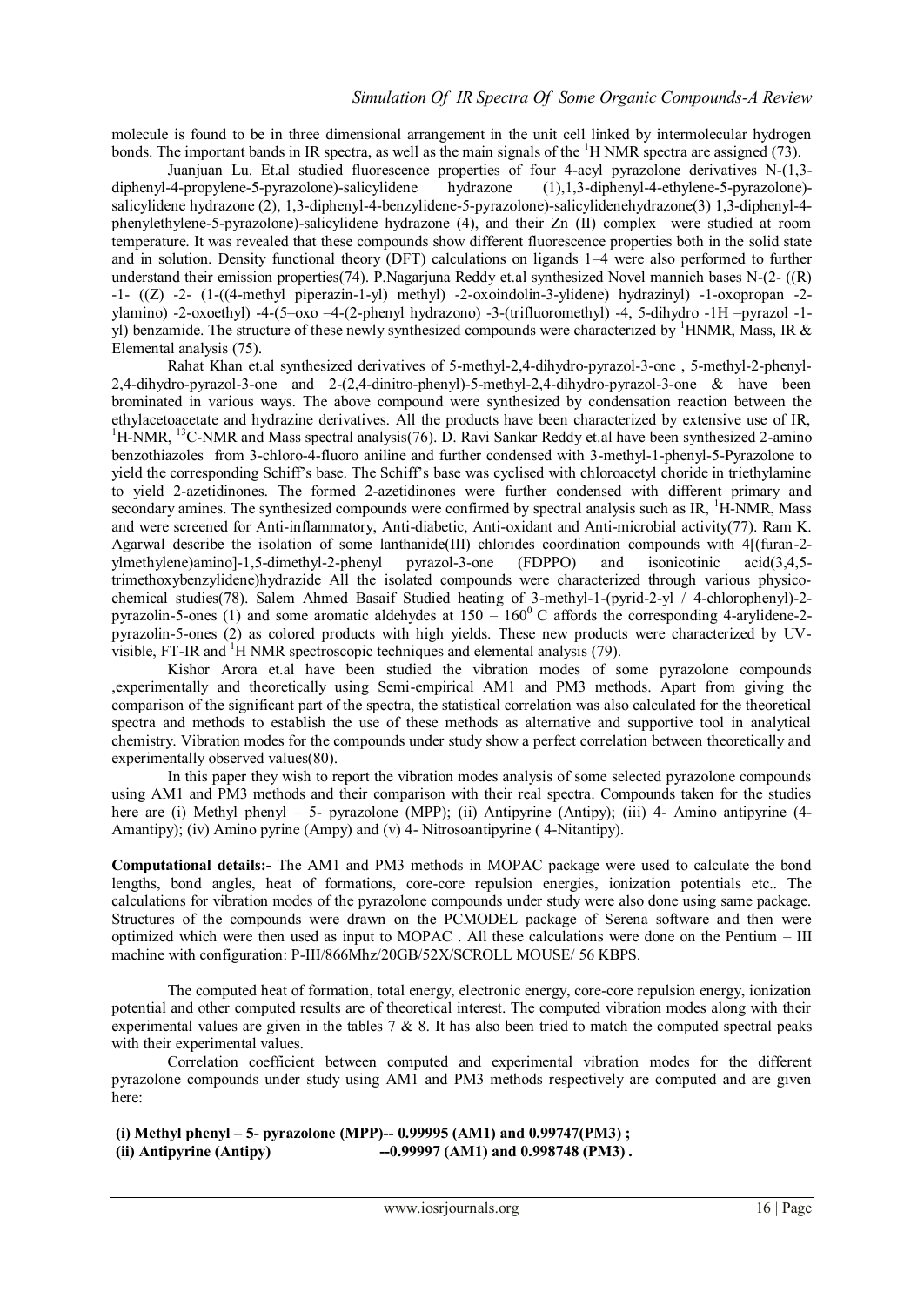These correlation coefficient values among computed and experimental vibration modes for the pyrazolone compounds under study clearly indicates that computed values are approximately in correlation with the experimental values.

#### **IV. Conclusion-**

This is clear from this discussion given in this review article that workers are using software for simulation of spectra and spectral studies. Whether in semi-empirical ,Abinitio or by DFT methods. And these are proved to be important tools for this purpose and spectral analysis of organic compounds.

In conclusion, This can be mentioned that enormous possibilities are there for scientists to work in this and related field.

|  | Table-1                                                                                                        |  |
|--|----------------------------------------------------------------------------------------------------------------|--|
|  | Calculated and experimental selected bond lengths (Å) for S-2-picolyl-β-N-(2-acetylpyrrole) dithiocarbazate by |  |
|  | AM1 and PM3 method                                                                                             |  |
|  |                                                                                                                |  |

| <b>BOND</b>                     | <b>EXPERIMENTAL</b> | <b>CALCULATED</b> |                 |
|---------------------------------|---------------------|-------------------|-----------------|
| <b>LENGTH</b>                   |                     | AM1               | PM <sub>3</sub> |
| (IN A <sup>0</sup> )            |                     |                   |                 |
| $S2-C7$                         | 1.751               | 1.717             | 1.777           |
| $S2-C8$                         | 1.815               | 1.761             | 1.821           |
| S <sub>1</sub> -C <sub>7</sub>  | 1.699               | 1.595             | 1.643           |
| $N4-C10$                        | 1.389               | 1.345             | 1.315           |
| $N4-C9$                         | 1.422               | 1.355             | 1.357           |
|                                 | 1.308               | 1.389             | 1.391           |
| $N3-C7$                         |                     |                   |                 |
| $N2-N3$                         | 1.382               | 1.334             | 1.388           |
| $N2-C1$                         | 1.314               | 1.318             | 1.314           |
| $C8-C9$                         | 1.504               | 1.494             | 1.494           |
| $C1-C2$                         | 1.426               | 1.462             | 1.448           |
| $C1-C6$                         | 1.474               | 1.497             | 1.493           |
| Correlation<br>Coefficient (cc) | ٠                   | 0.958             | 0.966           |

#### **Table-2**

Calculated and experimental selected bond angles (°) for S-2-picolyl-β-N-(2-acetylpyrrole) dithiocarbazate by AM1 and PM3 method

| <b>BOND ANGLE (°)</b>        | <b>EXPERIMENTAL</b>      | <b>CALCULATED</b> |       |
|------------------------------|--------------------------|-------------------|-------|
|                              |                          | AM1               | PM3   |
| $C7-S2-C8$                   | 104.6                    | 103.2             | 103.6 |
| $C1-N2-N3$                   | 124.3                    | 121.9             | 122.6 |
| $C7-N3-N2$                   | 112.4                    | 122.7             | 121.4 |
| $N4-C9-C8$                   | 120.1                    | 120.5             | 120.5 |
| $N3-C7-S1$                   | 127.5                    | 119.1             | 118.4 |
| $C9-C8-S2$                   | 114.0                    | 103.2             | 118.2 |
| $N2-C1-C2$                   | 124.8                    | 118.0             | 116.4 |
| $N2-C1-C6$                   | 115.1                    | 126.5             | 126.4 |
| $C1-C2-C6$                   | 120.1                    | 115.4             | 117.2 |
| Correlation coefficient (cc) | $\overline{\phantom{0}}$ | 0.506             | 0.474 |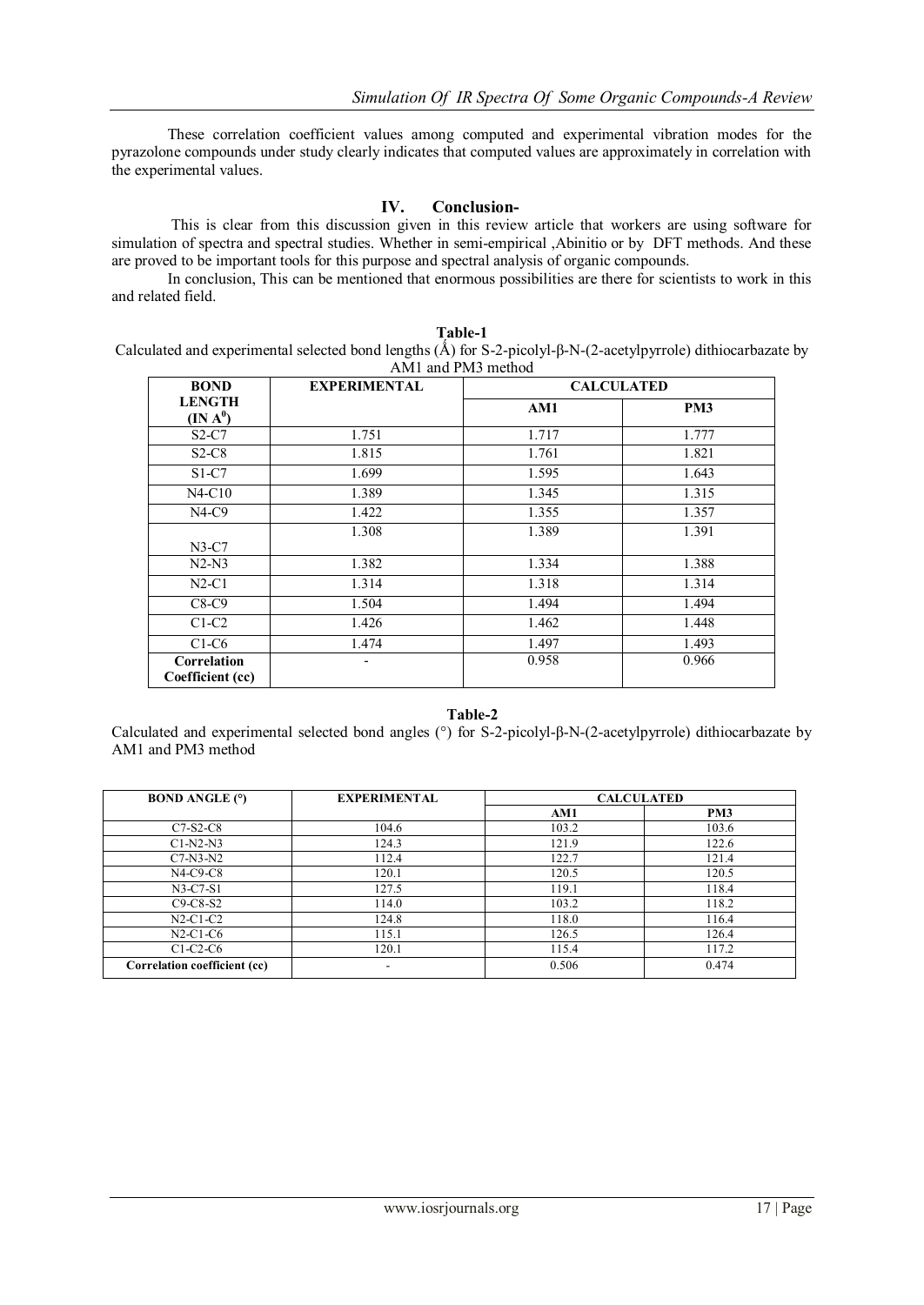| nк<br>т |  |
|---------|--|
|---------|--|

Experimental and calculated fundamental vibration frequencies of S-2-picolyl-β-N-(2-acetylpyrrole) dithiocarbazate by AM1 and PM3 methods

| <b>IR</b> Bands              | <b>Experimental</b> | Calculated |                 |
|------------------------------|---------------------|------------|-----------------|
|                              | $(cm^{-1})$         | AM1        | PM <sub>3</sub> |
| $v(N-H)$                     | 3084                | 3290       | 3113            |
| $v(C=N)$                     | 1524                | 1617       | 1714            |
| $v(N-N)$                     | 1050                | 1103       | 1043            |
| $v(C=S)$                     | 1046                | 1036       | 1022            |
| v(CSS)                       | 996                 | 1005       | 969             |
| Correlation coefficient (cc) | ۰                   | 0.999      | 0.995           |

**Table 4:**

Experimental and Calculated fundamental vibrational modes of 2N-(3,4,5-Trimethoxy benzalidine) amino pyridine (TMBAPy) by AM1 and PM3 Semi-empirical methods.

| <b>EXPERIMENTAL</b> | <b>CALCULATED</b> |         |  |
|---------------------|-------------------|---------|--|
|                     | AM1               | PM3     |  |
| 465.4               | 481.03            | 477.60  |  |
| 522.1               | 530.75            | 542.33  |  |
| 592.9               | 611.45            | 597.67  |  |
| 626.5               | 626.82            | 618.56  |  |
| 676.8               | 678.42            | 662.83  |  |
| 730.4               | 733.36            | 748.65  |  |
| 769.8               | 797.19            | 786.59  |  |
| 845.3               | 856.34            | 883.53  |  |
| 892.8               | 888.25            | 886.75  |  |
| 989.8               | 979.68            | 993.61  |  |
| 1038.0              | 1016.92           | 1039.84 |  |
| 1127.6              | 1102.71           | 1130.44 |  |
| 1186.4              | 1183.62           | 1173.34 |  |
| 1234.5              | 1227.56           | 1221.95 |  |

**Table 5:**

Experimental and Calculated fundamental vibrational modes of 2N-(4- hydroxy-3-methoxy benzalidene) amino pyridine (HMBAPy) by AM1 and PM3 Semiempirical methods

| <b>EXPERIMENTAL</b>             | <b>CALCULATED</b> |         |
|---------------------------------|-------------------|---------|
|                                 | AM1               | PM3     |
| 615.6                           | 605.73            | 591.04  |
| 67503                           | 676.81            | 663.01  |
| 711.3                           | 710.86            | 702.69  |
| 764.6                           | 734.83            | 785.64  |
| 833.6                           | 827.86            | 843.35  |
| 1057.2                          | 1016.81           | 1048.06 |
| 1140.7                          | 1164.57           | 1146.03 |
| 1352.6                          | 1364.29           | 1363.26 |
| 1383.3                          | 1394.29           | 1386.97 |
| 1425.6                          | 1429.45           | 1413.16 |
| 1461.3                          | 1464.33           | 1487.29 |
| 1492.3                          | 1524.80           | 1526.32 |
| 1594.3                          | 1583.26           | 1573.36 |
| 2366.2                          | 1921.64           | 1825.53 |
| 2819.9                          | 3062.06           | 3060.13 |
| 3428.9                          | 3449.17           | 3425.20 |
| Correlation<br>Coefficient (cc) | 0.986742          | 0.98184 |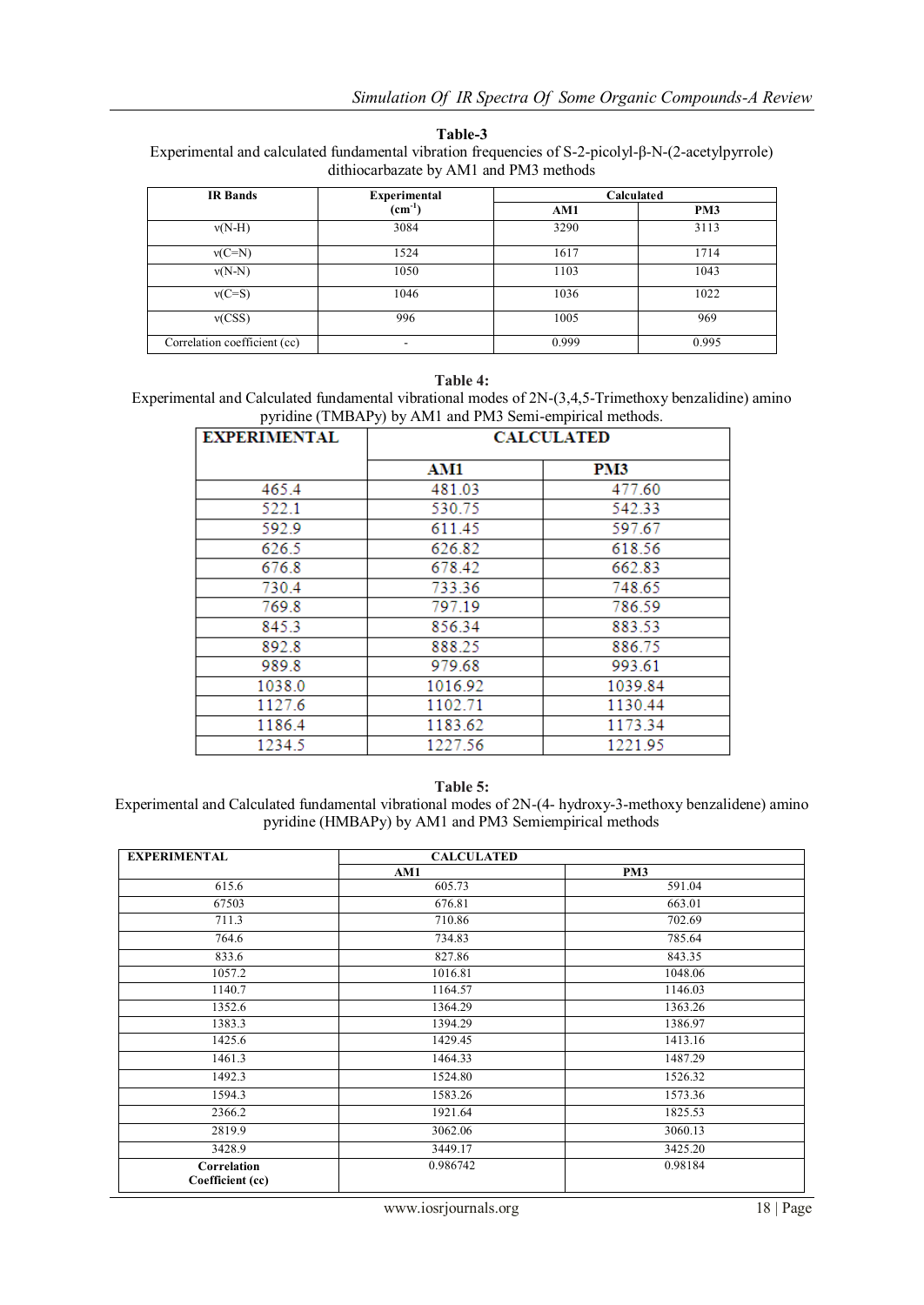| <b>EXPERIMENTAL</b>             | <b>CALCULATED</b> |                 |
|---------------------------------|-------------------|-----------------|
|                                 | AM1               | PM <sub>3</sub> |
| 479.5                           | 485.64            | 478.74          |
| 512.2                           | 501.58            | 491.13          |
| 559.3                           | 535.67            | 525.74          |
| 593.2                           | 547.03            | 605.33          |
| 625.8                           | 665.95            | 637.91          |
| 719.0                           | 735.17            | 709.05          |
| 773.0                           | 781.99            | 786.00          |
| 822.6                           | 827.33            | 845.37          |
| 901.3                           | 923.38            | 918.82          |
| 985.5                           | 981.28            | 980.39          |
| 1011.9                          | 1020.08           | 1011.81         |
| 1087.2                          | 1100.33           | 1105.48         |
| 1135.7                          | 1118.99           | 1127.85         |
| 1179.3                          | 1182.66           | 1164.60         |
| 1199.5                          | 1205.80           | 1207.21         |
| 1284.9                          | 1285.88           | 1245.12         |
| 1322.9                          | 1319.16           | 1325.27         |
| 1354.6                          | 1355.78           | 1349.00         |
| 1386.2                          | 1396.52           | 1397.15         |
| 1522.5                          | 1549.30           | 1529.19         |
| 1598.8                          | 1614.65           | 1600.30         |
| 3091.2                          | 3061.16           | 3070.38         |
| 3222.5                          | 3211.88           | 3182.20         |
| Correlation<br>Coefficient (cc) | 0.999646          | 0.999714        |

**Table-6:** Experimental and Calculated fundamental vibrational modes of 2N-(4-chloro benzalidine) amino pyridine(p-ClBAPy) by AM1 and PM3 Semi-empirical methods

**Table-7**

Computed and observed vibration modes values (cm-1) for Methyl phenyl-5- pyrazolone (MPP) compound.

| <b>EXPERIMENTAL</b> | $\sim$<br><b>CALCULATED</b> |                 |
|---------------------|-----------------------------|-----------------|
|                     | AM1                         | PM <sub>3</sub> |
| ------              | 488.21                      | 474.48          |
| 499                 | 508.36                      | 496.39          |
| ------              | 553                         | 551.54          |
| 570                 | 593.35                      | 569             |
| 616                 | 650.11                      | 626.38          |
| 689                 | 657.07                      | 642.52          |
| 757                 | 726.06                      | 673.7           |
| 800                 | 806.55                      | 774.89          |
|                     | 884.71                      | 812.14          |
| 917                 | 916.53                      | 845.39          |
| -----               | 945.08                      | 901.58          |
| ------              | 954.93                      | 933.27          |
| ------              | 984.9                       | 945.02          |
| $- - - - - -$       | 1003.29                     | 976.49          |
| 1025                | 1044.47                     | 994.47          |
| ------              | 1049.11                     | 1005.32         |
| 1076                | 1089.63                     | 1015.29         |
|                     | 1109.55                     | 1043.62         |
| ------              | 1131.54                     | 1050.62         |
| ------              | 1196.33                     | 1111.18         |
| 1198                | 1197.69                     | 1123.59         |
| ------              | 1248.52                     | 1155.52         |
| $- - - - - -$       | 1280.74                     | 1171.79         |
| ------              | 1304.47                     | 1205.69         |
|                     | 1338.62                     | 1215.08         |
| ------              | 1364.62                     | 1233.17         |
| ------              | 1378.12                     | 1340.38         |
| 1394                | 1387.52                     | 1364.85         |
| 1397                | 1408.99                     | 1385.47         |
| ------              | 1430.45                     | 1386.84         |
| 1457                | 1474.08                     | 1392.44         |
| 1522                | 1553.86                     | 1475.41         |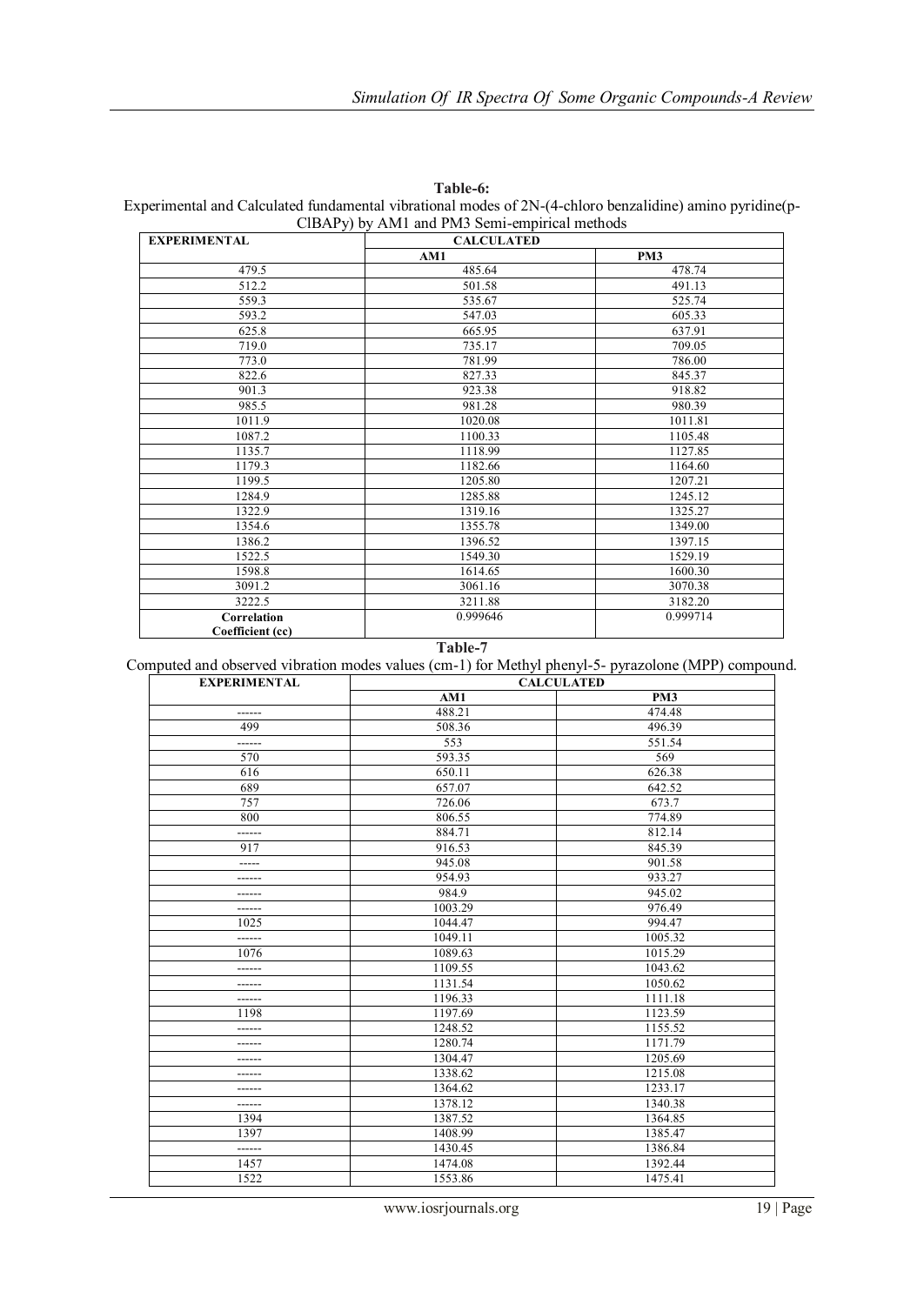| 1610    | 1578.08 | 1544.97 |
|---------|---------|---------|
| ------  | 1674.82 | 1587.7  |
| ------  | 1745.91 | 1771.46 |
| Table-8 |         |         |

| ۰.<br>I<br>v<br>۰.<br>۰.<br>v<br>۰.<br>× |  |
|------------------------------------------|--|
|------------------------------------------|--|

Computed and observed vibration modes values (cm-1) for Antipyrine (Antipy) compound.

| <b>EXPERIMENTAL</b> | <b>CALCULATED</b> |         |
|---------------------|-------------------|---------|
|                     | AM1               | PM3     |
| ----                | 476.13            | 461.64  |
| $---$               | 526.75            | 484.82  |
| 575                 | 595.73            | 559.85  |
| $---$               | 633.81            | 581.28  |
| 665                 | 655.14            | 594.68  |
| -----               | 677.92            | 634.44  |
| $-----$             | 698.54            | 645.61  |
| 750                 | 713.28            | 684.1   |
| $-----1$            | 814.5             | 773.33  |
| -----               | 848.84            | 777.72  |
| $-----$             | 891.1             | 874.95  |
| 920                 | 952.7             | 889.9   |
| $---$               | 979.51            | 910.35  |
| -----               | 988.88            | 948.19  |
| -----               | 1046.96           | 983.38  |
| $- - - - -$         | 1054.66           | 989.61  |
| $-----1$            | 1073.07           | 1007.89 |
| 1115                | 1110.41           | 1016.89 |
| -----               | 1134.22           | 1035.42 |
| 1178                | 1178.51           | 1075.74 |
| ------              | 1196.39           | 1106.7  |
| 1250                | 1252.97           | 1163.07 |
| 1350                | 1365.59           | 1247.80 |
| ------              | 1372.81           | 1349.14 |
| $-----$             | 1378.3            | 1368.77 |
| $-----$             | 1410.39           | 1376.68 |
| 1444                | 1453.82           | 1388.65 |
| $-----1$            | 1487.49           | 1392.53 |
| $- - - - -$         | 1503.02           | 1453.83 |
| 1594                | 1566.00           | 1538.81 |
| 1649                | 1639.06           | 1584.44 |
| $--- -$             | 1746.23           | 1769.37 |
| -----               | 1774.38           | 1782.66 |
| $-----1$            | 1793.32           | 1823.82 |
| ------              | 2074.67           | 1982.65 |
|                     |                   |         |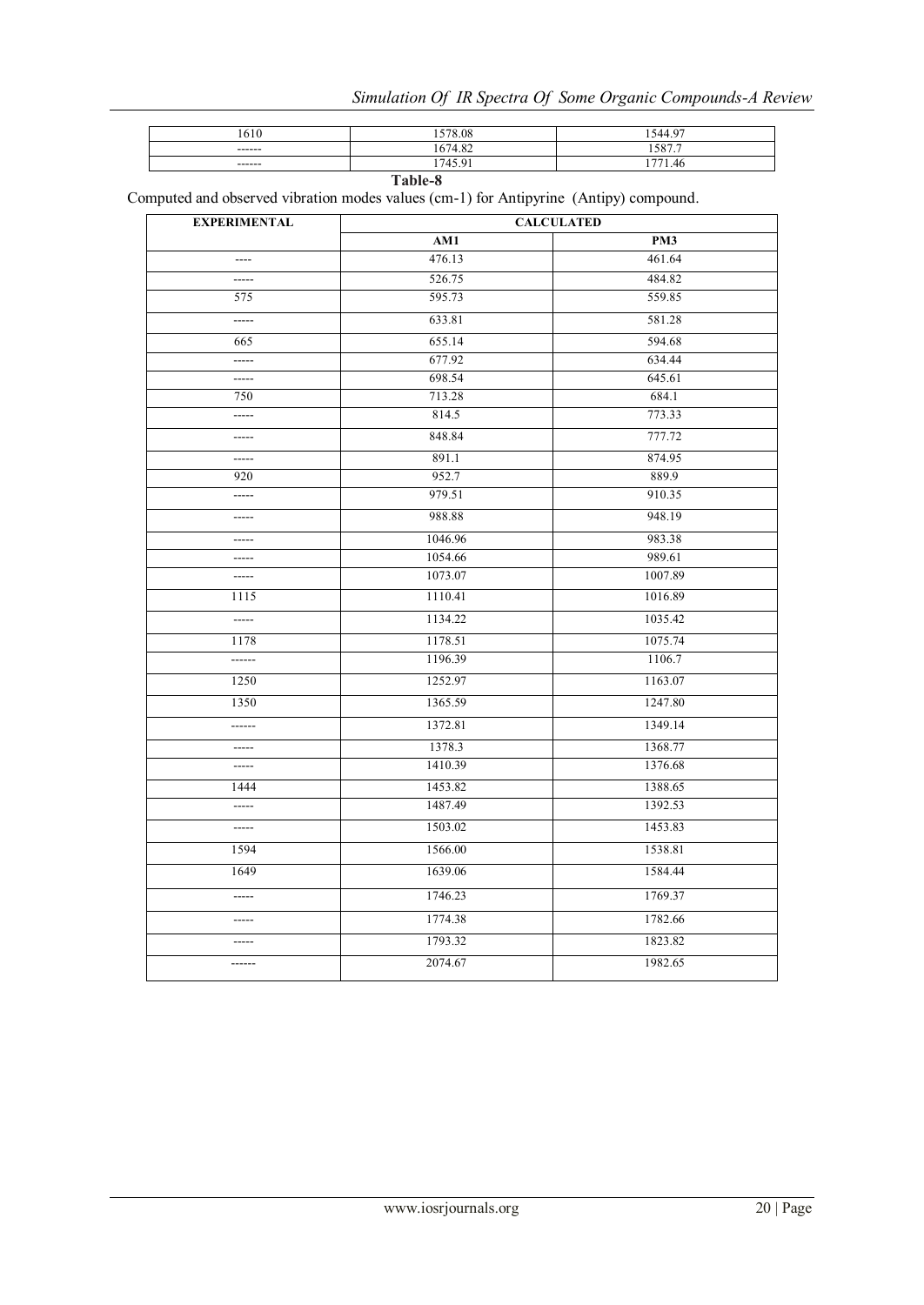

**Fig. 1 PM3 Optimized geometry of S-2-picolyl-β-N-(2- acetylpyrrole) dithiocarbazate**



**Fig-02 -Graphical correlation between the experimental and calculated bond lengths of S-2- Picolyl –β-N-(2-acetylpyrrole) dithiocarbazate obtained by AM1 and PM 3 methods.(cc=Correlation cofficient).**



**Fig-03- Graphical correlation between the experimental and calculated bond angles of S-2-Picolyl –β-N- (2-acetylpyrrole) dithiocarbazate obtained by AM1 and PM 3 methods.(CC=Correlation cofficient)**



**Fig 4- Graphical correlation between experimental and calculated fundamental vibration modes obtained by AM1 and PM3 Semi-empirical methods for 2N-(3, 4, 5,Trimethoxy benzalidine) amino pyridine (TMBAPy).**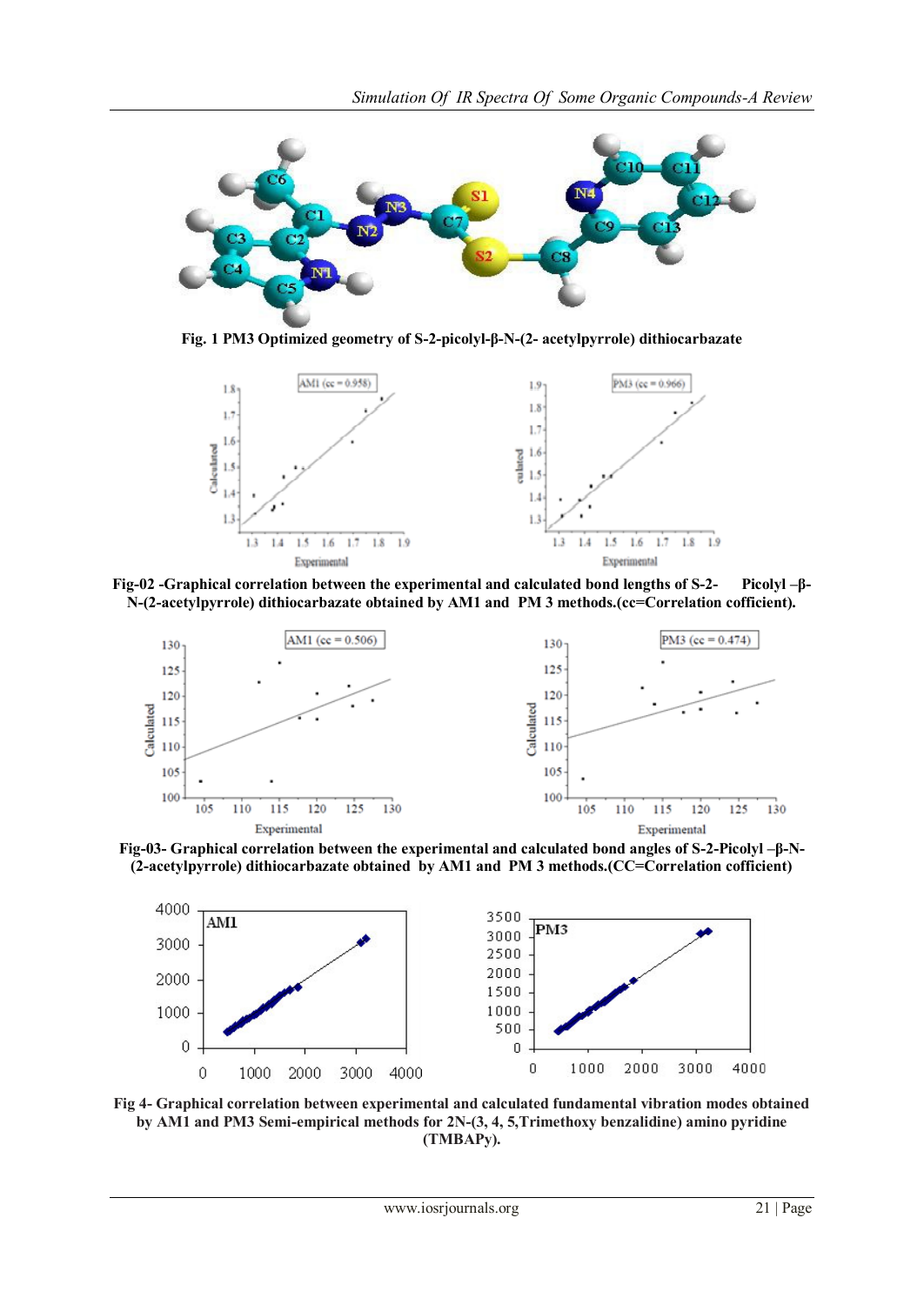

**Fig. 5 Graphical correlation between experimental and calculated fundamental vibration modes obtained by AM1 and PM3 Semi-empirical methods for 2N-(4-hydroxy-3-methoxy benzalidene) amino pyridine (HMBAPy).**



**Fig 6 Graphical correlation between experimental and calculated fundamental vibration modes obtained by AM1 and PM3 Semi-empirical methods for 2N-(4-chloro benzalidine) amino pyridine (p-ClBAPy) (CC=Correlation Coefficient).**

#### **References**

- [1]. Raafat M. Issa, Abdalla M., Khedr and Helen R , 1H NMR, IR and UV/VIS Spectroscopic Studies of Some chiff Bases Derived From 2-Aminobenzothiazole and 2-Amino-3-hydroxypyridine, , Journal of the Chinese Chemical Society, 2008, 57, 875-884.
- [2]. A. Kulandaisamy, T. Kavitha, S. Angaiarkanni and P. Thillaiarasu , Synthesis and Spectroscopic Characterization of Blue Copper Model Schiff Base Complexes, Chem. Sci. Trans.,2013, 10, 2278-2278.
- [3]. A. Nagajothi, A. Kiruthika, S. Chitra and K. Parameswari ,Synthesis and Characterization of Tetradentate Co(II) Schiff Base Complexes , International Journal of Research in Pharmaceutical and Biomedical Sciences,2012, 3(4),1768-1778.
- [4]. S Priyarega, M Muthu Tamizh, R Karvembu, R Prabhakaran and K Natarajan ,Synthesis, spectroscopic characterization and catalytic oxidation properties of ONO/ONS donor Schiff base ruthenium(III) complexes containing PPh3/AsPh3,J. Chem. Sci., 2011,123, 319–325.
- [5]. Iran Sheikhshoaie and Samira Saeednia ,Synthesis, Characterization And Nonlinear Optical Properties Of Four Novel Schiff Base Compounds, The Arabian Journal for Science and Engineering, 2009 ,35, 53- 61.
- [6]. Beata Cristovao ,Spectral, thermal and magnetic properties of Cu(II) and Ni(II) complexes with Schiff base ligands , J. Serb. Chem. Soc.,2011, 76 ,1639–1648.
- [7]. Jimmy S. Hwang and M. O. Hamad Al-Turabi , EPR and Spectroscopic Studies of S-Methyl-N salicylidenehydrazinecarbothioatophenanthrolineoxovanadium( IV) as Model Compound for Vanadium Bound to Nitrogen and Sulfur Heteroatoms , American Chemical Society, 2000,14, 179-183.
- [8]. A.S.P.Azzouz and Asmaa B.N.AL-Dabagh ,The UV and IR spectra of Some Schiff bases derived from salicylaldehyde and Omethoxybenzaldehyde. Study the influence of concentration of Schiff base on tautomerism reaction process, National Journal of Chemistry, 2008, 32 ,677-686.
- [9]. Adnan dib ,Synthesis Of Imine Compounds Derived From Acetylacetoneand Structure Study, International Journal of Chem. Tech Research, 2013, 05, 197-203.
- [10]. Adnan dib ,Synthesis And Characterization Of Schiff Bases Derived From Acetylacetone And Their Theoretical Study, International Journal of Chem. Tech Research, 2013, 5(1), 204-211.
- [11]. A. M. Hamil, M. Abdelkarem, M. Hemmet and M. M. El-ajaily ,Synthesis of a New Schiff Base : 2-[2-(E)-(2-hydroxyphenyl) ethylidene]aminoethyl)ethanimidoyl]phen., International Journal of Chem. Tech Research, 2012, 04 , 682-685.
- [12]. Salem Et. Ashoor , Eman B. Ben-said and Hager S. Aljabu , IR, Electronic Properties and Conductivity Studies of 2,2`-[1,2 ethylene is(azyliden)bis(1,2-diphenylethanol) and N1,N4-bis (diphme) benzene-1,4-diamine vanadium(IV) oxide and their Biologically Application, International Journal of Biological, Ecological and Environmental Science,2012, 01 ,2277 – 4394.
- [13]. Mendu Padmaja , J. Pragathi and C. Gyana Kumari Synthesis, spectral characterization, molecular modeling and biological activity of first row transition metal complexes with Schiff base ligand derived from chromone-3-carbaldehyde and o-amino benzoic acid, J. Chem. Pharm. Res.,2011, 3(4), 602-613.
- [14]. S. Ali Beyramabadia, Ali Morsalia, Malihe Javan Khoshkholghb, Abbas Ali Esmaeilib, N,N\_-dipyridoxyl Schiff bases: Synthesis, experimental and theoretical Characterization, Elsevier, 2011,83, 467– 471.
- [15]. Nagajothi A., Kiruthika A., Chitra S. and Parameswari K. Fe(III) Complexes with Schiff base Ligands,Research , Journal of Chemical Sciences , 2013, 3(2), 35-43.
- [16]. N Raman ,J Dhaveethu Raja and A Sakthivel ,Synthesis, spectral characterization of Schiff base transition metal complexes: DNA cleavage and antimicrobial activity studies , J. Chem. Sci., 2007,119, 303–310.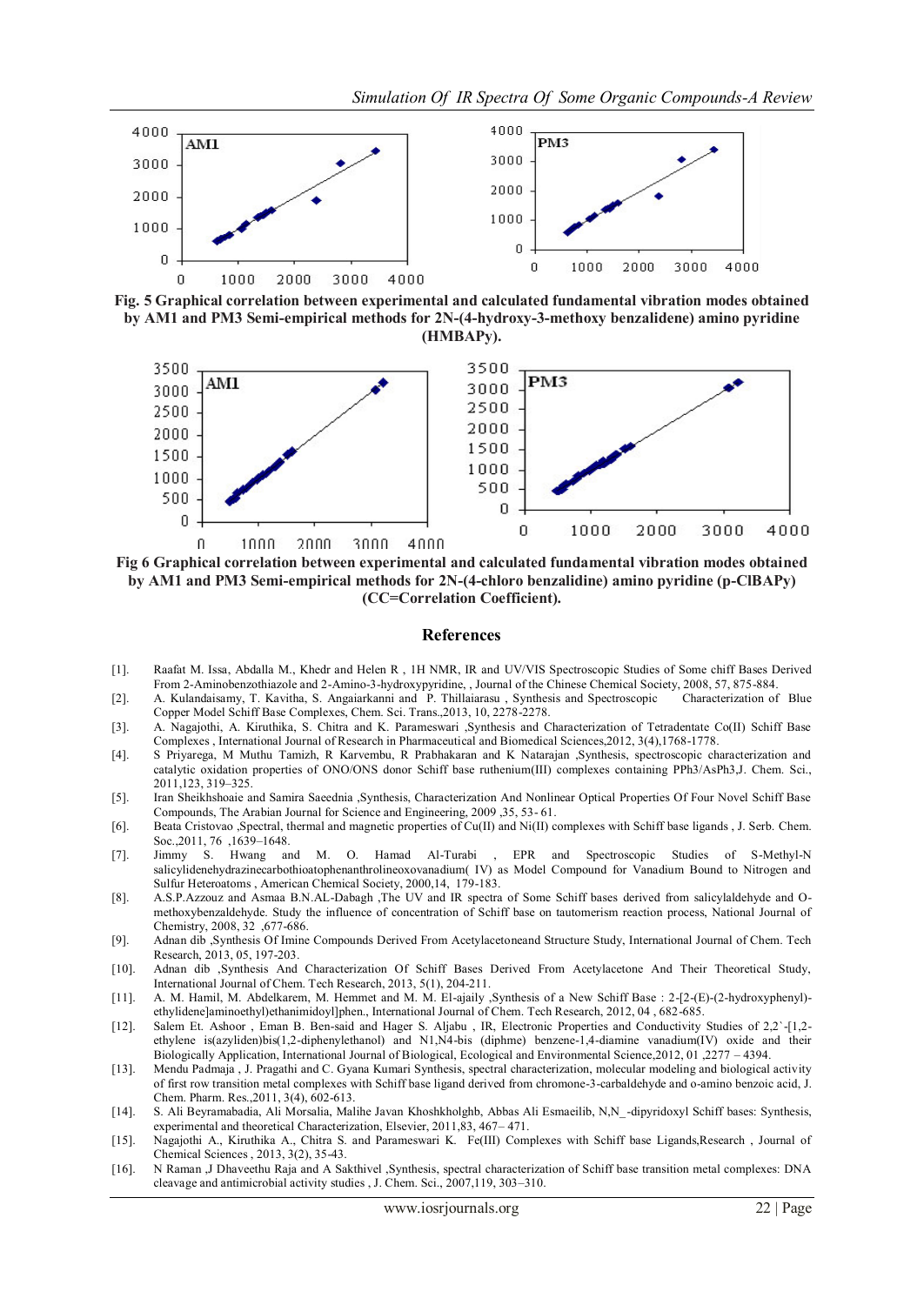- [17]. Muhanned Jawad Kadhim Al-Assadi, Synthesis and Characterization of Ni2+ and Cu2+ Schiff-base Complexes and Their Study for Electrical Properties, Journal of Basrah Researches Sciences, 2011, 37, 104-110.
- [18]. Bulent Dede, Fatma Karipcin and Mustafa Cengiz, Synthesis, characterization and extraction studies of N,N″ -bis[1-biphenyl-2 hydroxyimino-2-(4-acetylanilino)-1-ethylidene]- diamines and their homo-and heteronuclear copper(II) complexes, J. Chem. Sci., 2009, 121 , 163–171.
- [19]. N Raman, S Ravichandran and C Thangaraja, Copper(II), cobalt(II), nickel(II) and zinc(II) complexes of Schiff base derived from benzil-2,4-dinitrophenylhydrazone with aniline, J. Chem. Sci.,2004,116, 215–219.
- [20]. H.S. Seleem , Potentiometric and spectrophotometric studies of the Complexation of schiff-base hydrazones containing the Pyrimidine moiety, J. Serb. Chem. Soc.,2003, 68, 729–748.
- [21]. V. K. Sharma, Ankita Srivastava and Shipra Srivastava, Synthetic, structural and antifungal studies of coordination compounds of Ru(III), Rh(III) and Ir(III) with tetradentate Schiff bases, J. Serb. Chem. Soc., 2006, 71, 917–928.
- [22]. Suman Malik, Suparna Ghosh and Liviu Mitu ,Complexes of some 3d-metals with a Schiff base derived from 5-acetamido-1,3,4 thiadiazole-2-sulphonamide and their biological activity,., J. Serb. Chem. Soc., 2011, 76 , 1387–1394.
- [23]. K. Mounika, B. Anupama, J. Pragathi, and C. Gyanakumari, Synthesis, Characterization and Biological Activity of a Schiff Base Derived from 3-Ethoxy Salicylaldehyde and 2-Amino Benzoic acid and its Transition Metal Complexes, J. Sci. Res., 2010 ,2(3), 513-524.
- [24]. K. Krishnankutty, Muhammed Basheer Ummathur and P. Sayudevi, Metal Complexes Of Schiff Bases Derived From Dicinnamoylmethane And Aromatic Amines, The Journal of the Argentine Chemical Society, 2008 , 96, 13-21.
- [25]. Nabil M. El-Halabi, Adel M. Awadallah ,Synthesis and characterization of NI(II), Pd(II) and Cu(II) complexes of schiff base Derived from amino-1,2,3,6-oxatrizaine And salicyladehyde, Journal of The Islamic University,2005, 13, 85-90.
- [26]. Abdalla M. Khedr, Hadi M. Marwani ,Synthesis, Spectral, Thermal Analyses and Molecular Modeling of Bioactive Cu(II) complexes with 1,3,4-thiadiazole Schiff Base Derivatives. Their Catalytic Effect on the Cathodic Reduction of Oxygen , Int. J. Electro. Chem. Sci., 2012, 07, 10074 – 10093.
- [27]. Muneerah M. Al-Mogren1 and Abdel-Nasser ,Synthesis, Spectral Characterization and Quantum Chemical Calculations on Pyridine Cyclodiphosph(V)Azane Derivative and Its Cu(II) Complex, , Int. J. Electro. Chem. Sci., 2013 , 08 , 6951 – 6971.
- [28]. K. Krishnankuttya, Muhammed Basheer Ummathurb and P. Sayudevi ,Schiff bases of 3-(2-thiazolylazo)-2,4-pentanedione with phenylenediamines and their metal complexes, , J. Indian Chem. Soc.,2009, 86 , 325-330.
- [29]. Aurel PUI ,Synthesis of some complexes of dioxouranium(vi) with Di-halogeno-tetra-methyl salen ligands, , Revue Roumaine de Chimie, 2008 , 53 , 177–182.
- [30]. Thavuduraj Kavitha, Antonysamy Kulandaisamy and Ponnusamy.Thillaiarasu, Synthesis, Characterization, Redox and Biological Screening studies of copper(II), nickel(II),cobalt(II), zinc(II) and vanadium(IV) complexes derived from 1-phenyl-2,3-dimethyl-4imino-(2- hydroxybenzylidene)-pyrozol-5-(α-imino)-indole-3- propionic acid, International Journal of chemtech Research,2012, 4(1), 1571-1581.
- [31]. K. P. Srivastava, S. N. Vidyarthi and Rakesh Singh ,Environmentally Benign Studies of Bivalent Transition Metal Complexes of Tridentate (NNO donor) Schiff Base Ligands , Der Chemica Sinica, 2011 ,02, 66-76.
- [32]. Zeynep Munteha S, Zeki Yıldız b, Murat Tunab, Faruk Yılmaza,Yusuf Yerli c, Mesut Gorur, Synthesis and characterization of twoarmed poly(\_-caprolactone) polymers initiated by the Schiff's base complexes of copper(II) and nickel(II). Elsevier,2010, 160 ,1973-1980.
- [33]. Rishipal Singh & Surya Mani Upadhyay ,Synthesis and spectral characterization of lanthanide metal complexes of Schiff base derived from substituted coumarin, ICRTET,2012, 249-255.
- [34]. Taghreed H. Al-Noor, Sajed. M. Lateef and Mazin H. Rhayma Salem Et. Ashoor, Eman B. Ben-said and Hager S. Aljabu, Mn(III) complexes with hexadentate schiff base derived from heterocyclic ß-diketolones and trietylene tetraamine. Indian Journal Of Chemistry,1999, 38(A), 427-433.
- [35]. Salem Et. Ashoor, Eman B. Ben-said and Hager S. ,Zn & Cd complex of a schiff base ligand derived from diaminomaleonitrite and salicylaldehyde : synthesis, characterization, photoluminescence property and DFT study, Aljabu, Indian Journal Of Chemistry, 2011, 50, 1463-1468.
- [36]. Taghreed H, Synthesis, Characterization, Schiff Base Phenyl 2-(2-hydroxybenzylidenamino)benzoate and its complexes with La III,Cr III and Pr III,Journal of Chemical and Pharmaceutical Research,2012, 4(9) , 4141-4148.
- [37]. Najia A. El-hassy, A. Maihub, A. Zidan and M. El-ajaily Mononuclear transition Metal Chelates with Tridentate Schiff Base, International Journal of Research in Pharmaceutical and Biomedical Sciences, 2013 ,04 , 456-458.
- [38]. Didarul A. Chowdhury, Mohammad N. Uddin and Farhana Hoque Chiang Mai, Dioxouranium (VI) Complexes of Some Bivalent Tridentate Schiff-base Ligands Containing ONS Donor Set, , J.chem. Sci., 2010 ,37(3),443-450.
- [39]. Guo-Bi Li , Xu-Jia Hong , Zhi-Gang Gu, Zhi-Peng Zheng ,Efficient synthesis and characterization of the low dimensional heteronuclear complexes with a N2O2-donor Schiff base ligand, Inorganica Chimica Acta., 2012 ,392,177–183.
- [40]. P Viswanathamurthi, R Karvembu, V Tharaneeswaran and K Natarajan ,Ruthenium(II) complexes containing bidentate Schiff bases and triphenylphosphine or triphenylarsine, J. Chem. Sci.,2005, 117, 235–238.
- [41]. Ahmad Fauzi Abu Bakar1, Hadariah Bahron, Karimah Kassim, Mazatulikhma Mat Zain, Synthesis, Characterization And Neurotoxic Effect Of Schiff Base Ligands And Their Complexes , The Malaysian Journal of Analytical Sciences, 2003, 01, 93 – 100.
- [42]. Dije I. Dehari, and Shefket S. Dehari,Synthesis and Characterization of Ni(II) Complexes with Bidentate (NO) Schiff Bases, Der Pharma Chemica, 2010, 2(6), 437-441.
- [43]. Shanmugavel Sujarania, Thangamuthu Anitha, Synthesis, characterization and toxicity studies of Schiff Bases [2-(2, 2 diphenylethylimino)methyl)phenols] Anchored silver nanoparticles, Journal Of Nanomaterials and Biostructure,2012, 07,1843- 1857.
- [44]. Ti Feng Jiao1, Juan Zhou, jingxin Zhou, lihua Gao, yuanyuan Xing, and xuhui Li ,Synthesis and Characterization of Chitosan-based Schiff Base Compounds with Aromatic Substituent Groups , Iranian Polymer Journal, 2011, 20, 123-136.
- [45]. Tao Wu, Xiao-Peng Zhang,Cheng-Hui Li,Petr Bour , Vibrational and Electronic Circular Dichroism Monitoring of Copper(II) Coordination with a Chiral Ligand, , Chirality ,2012, 24, 451–458.
- [46]. Carlos Kubli-Garfias & Karim Salazar-Salinas ,Light activation of the isomerization and deprotonation of the protonated Schiff base retinal, , J Mol Model,2010, 10 ,894-902.
- [47]. Selen Bilge1, Zeynel Kilic, Zeliha Hayvali, Tuncer Hokelek And Serap Safran, Intramolecular hydrogen bonding and tautomerism in Schiff bases: Part VI. Syntheses and structural investigation of salicylaldimine and naphthaldimine derivatives , J. Chem. Sci.,2009, 121, 989–1001,.